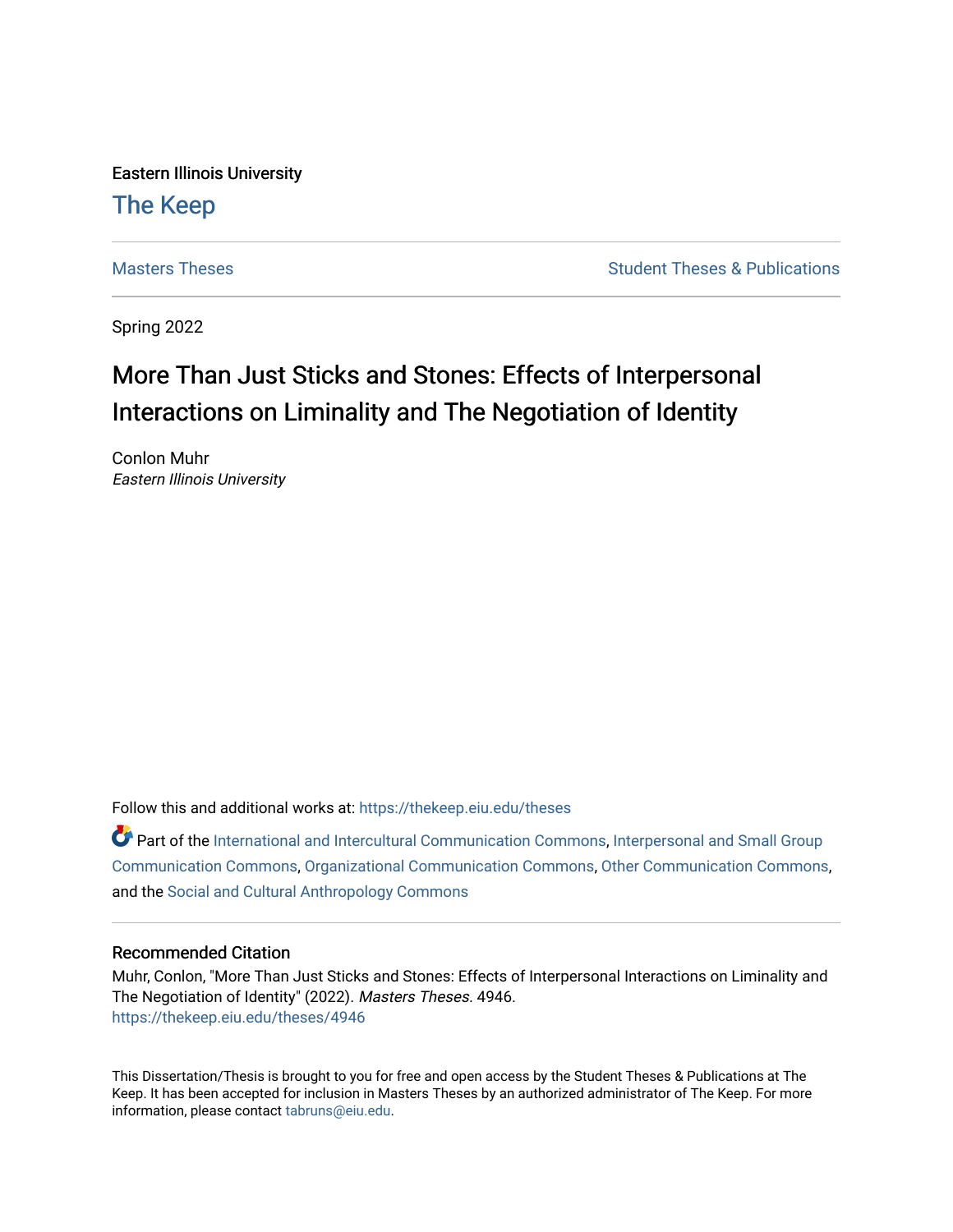## **More Than Just Sticks and Stones:**

## **Effects of Interpersonal Interactions on Liminality and The Negotiation of Identity**

Conlon Muhr

Easter Illinois University

May 30th, 2022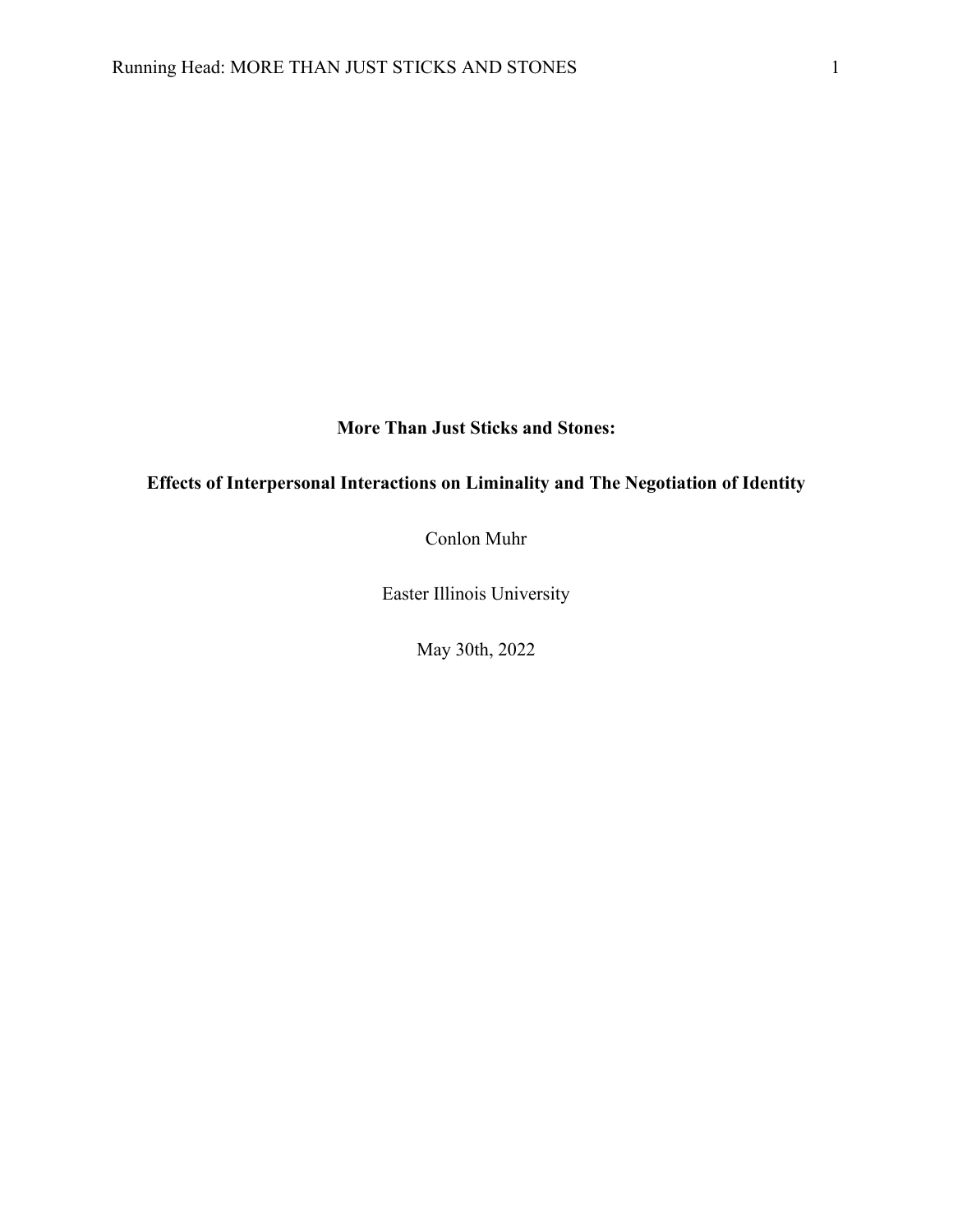## **Abstract**

Exploring my lived experiences through my academic lens evidenced emergent themes that expand how interpersonal communication influences identity construction and development in liminality. Interpersonal communication during liminality can be separated into four themes specific to the interaction: support, rejection, complication, and acceptance. The fifth theme expands on the idea of constant liminality at the personal level. This exploratory study showcases the impact of interpersonal communication as it intersects with liminality and social identity. The purpose of exploring these emergent themes is to add to the ever-growing discourse of interpersonal communication studies. What follows is an "unpacking" of these themes with specific examples pulled from the narratives.

*Keywords:* interpersonal communication, liminality, autoethnographic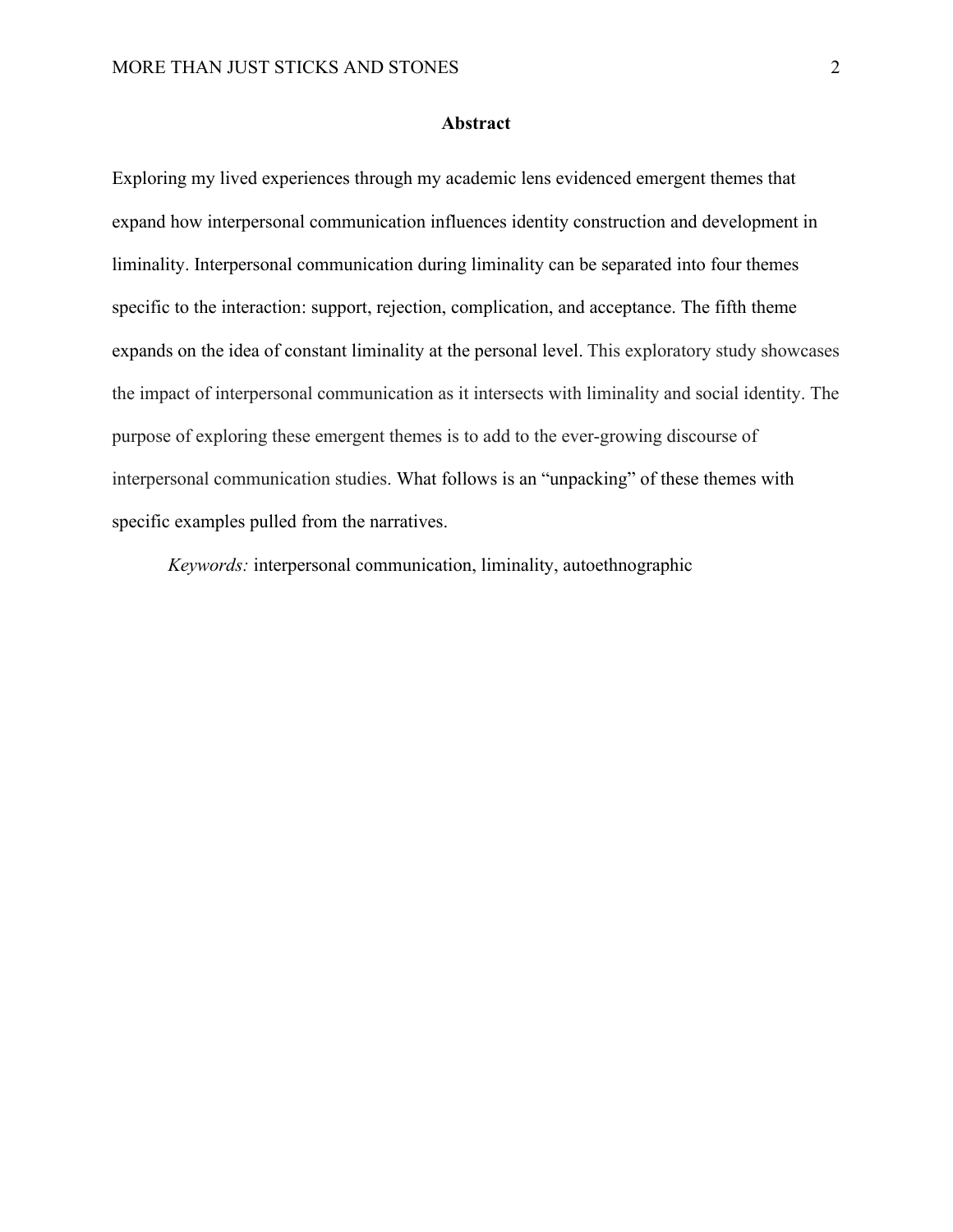## Contents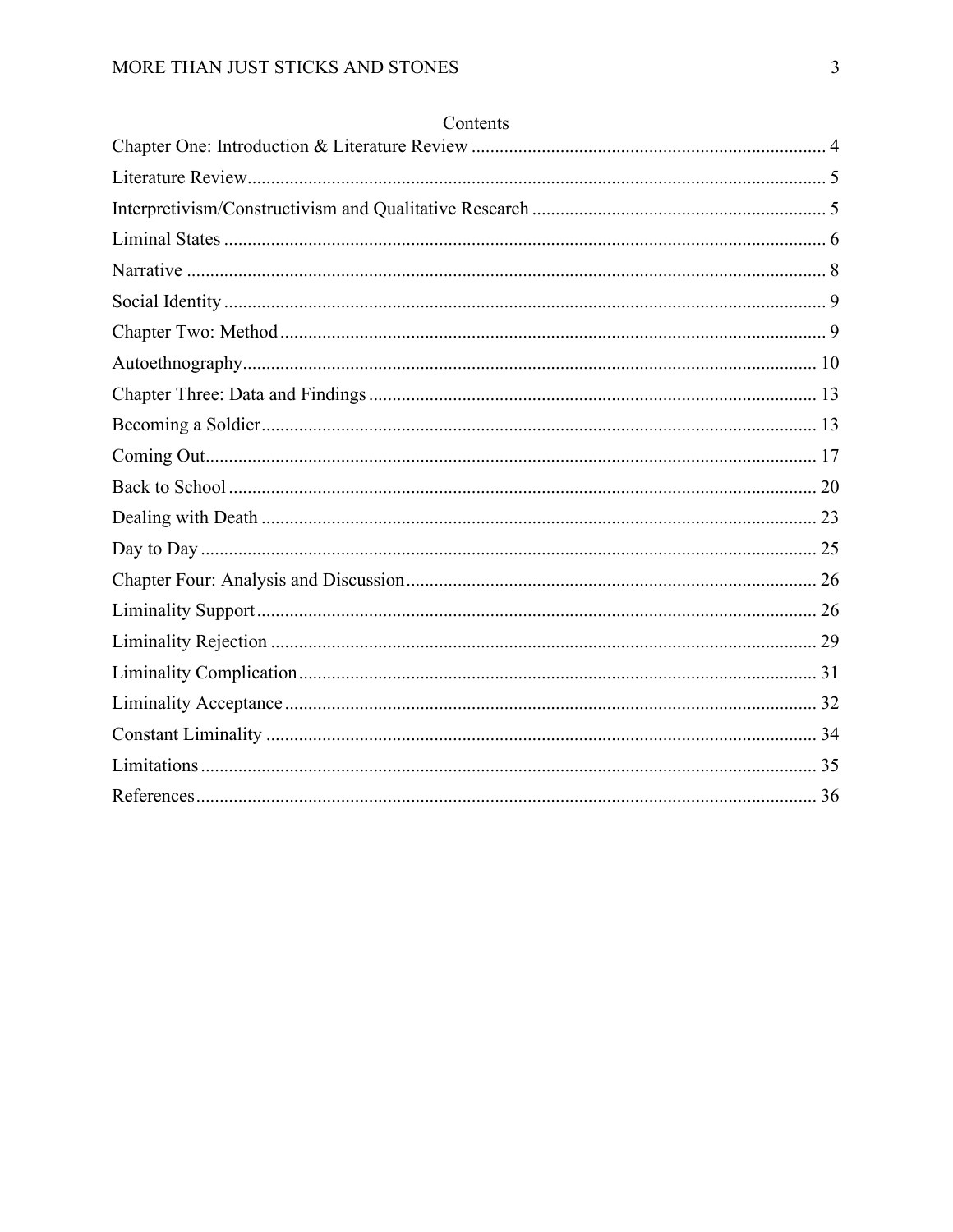## **Chapter One: Introduction & Literature Review**

<span id="page-4-0"></span>I cannot remember the time or date of this event, but I can remember looking in the mirror a short time after my twenty-sixth birthday. I traced the lines, wrinkles, and scars on my face with my eyes. I seldomly examine myself so closely. Mainly because staring at myself begins to raise more questions than answers. I furrowed my brow as a list of questions flooded my mind. Do I look like a normal twenty-six-year-old? What is a normal twenty-six-year-old? Am I normal at all? What is normal? My focus is suddenly returned to the present moment as my fiancé's hand touches my shoulder and comments on how handsome I look.

It is at moments like this I begin to wonder how much of an impact our interpersonal relationships and interactions have on the negotiations of our identities. This qualitative autoethnographic study holds my lived experiences as a man, an academic, a soldier, a bi-sexual, and simply just a human to an academic lens to shed some light on my question. How do interactions with individuals effect the shaping of our identities during liminality? Liminality is state of being between an old identity and a new identity. Having experienced the impact of interpersonal communication I am driven to explore liminality from an academic perspective. My academic perspective is informed by qualitative constructivism, liminality, narrative, and social identity research.

This exploratory study adds to the ever-growing academic discourse of interpersonal communication studies. The connection between interpersonal communication and identity formation is dense with research; however, studying interpersonal interaction during times of liminality needs more exploration. The following literature review serves as the starting point for contextualizing the concepts and vernacular utilized in this study.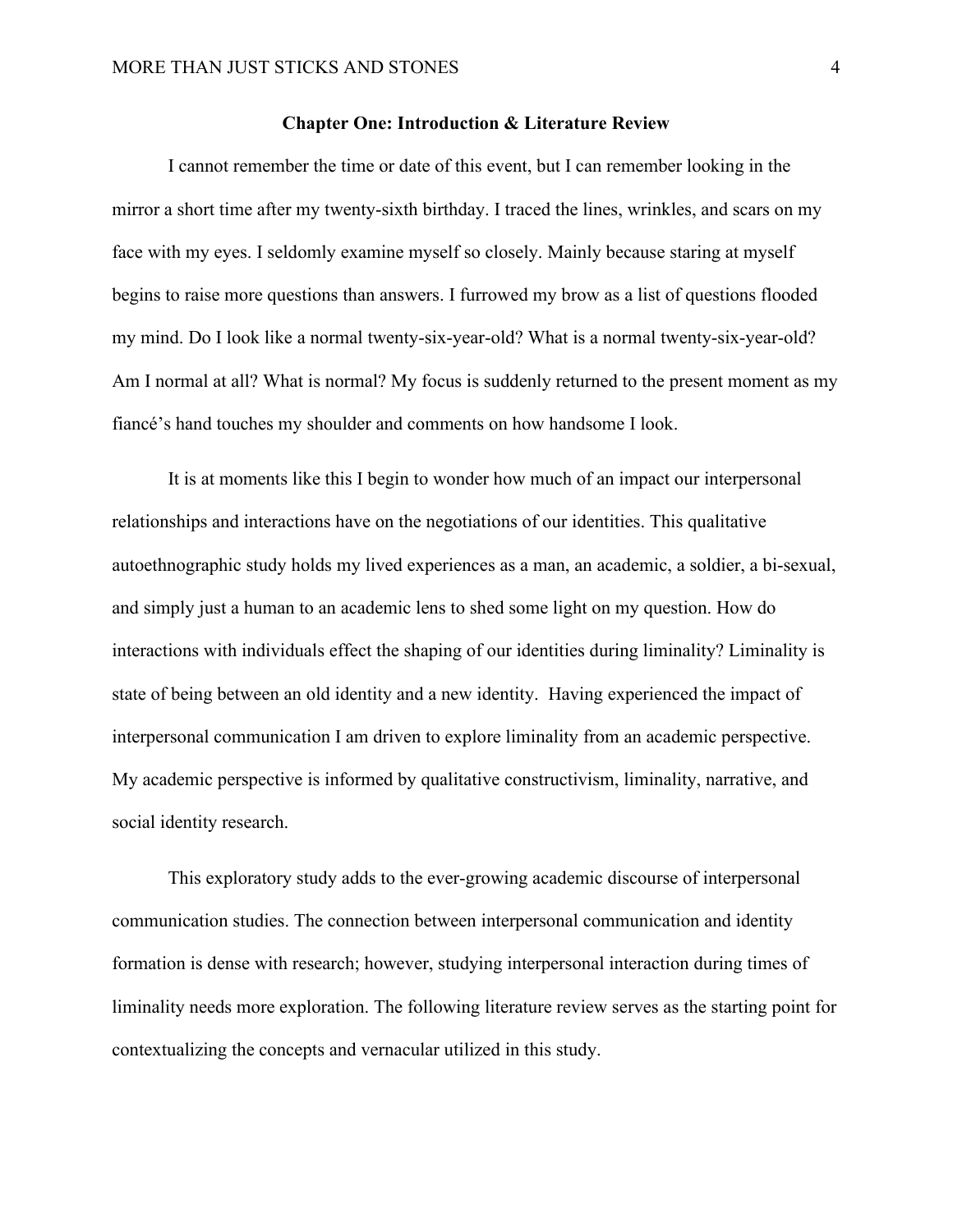## **Literature Review**

## <span id="page-5-1"></span><span id="page-5-0"></span>*Interpretivism/Constructivism and Qualitative Research*

Exploring how interpersonal communication affects liminality and identity construction requires an ontology that values the social construction and interpretation of individually lived experiences. Ritchie et al. (2013) provide a comprehensive explanation of interpretivism/constructivism and qualitative research. Interpretivism requires a researcher to understand the importance of observations and their corresponding interpretations. Science mirrors the social world in the aspect that people make observations and interpret. Social scientists do the same; however, they check all aspects of their interpretation against values, ethics, and formal rules of research. Constructivism is similar but posits that knowledge is actively created in the space/time between observations and interpretation. Both epistemologies place value on "studying people's 'lived experiences' which occur within a particular historical and social context" (Ritchie et al. 2013, p. 7).

With this idea in mind, the authors (Ritchie et al. 2013) assert that understanding has little to do with empirical questions like "how many…?" or "what causes…". Rather, qualitative research is a broad approach that researchers use to understand the "what, how, and whys" of the world. This type of research belongs to multiple academic schools and has a large array of different methods like interviews, focus groups, or autoethnography. This notion of constructivism/interpretivism is useful in understanding my own experiences with liminality, or the ambiguity and disorientation that occurred in my transitioning from one sense of self (or space) to another. This approach allows me to fully explore the "what, how, and whys" of my own experiences within the context of liminality and interpersonal communication.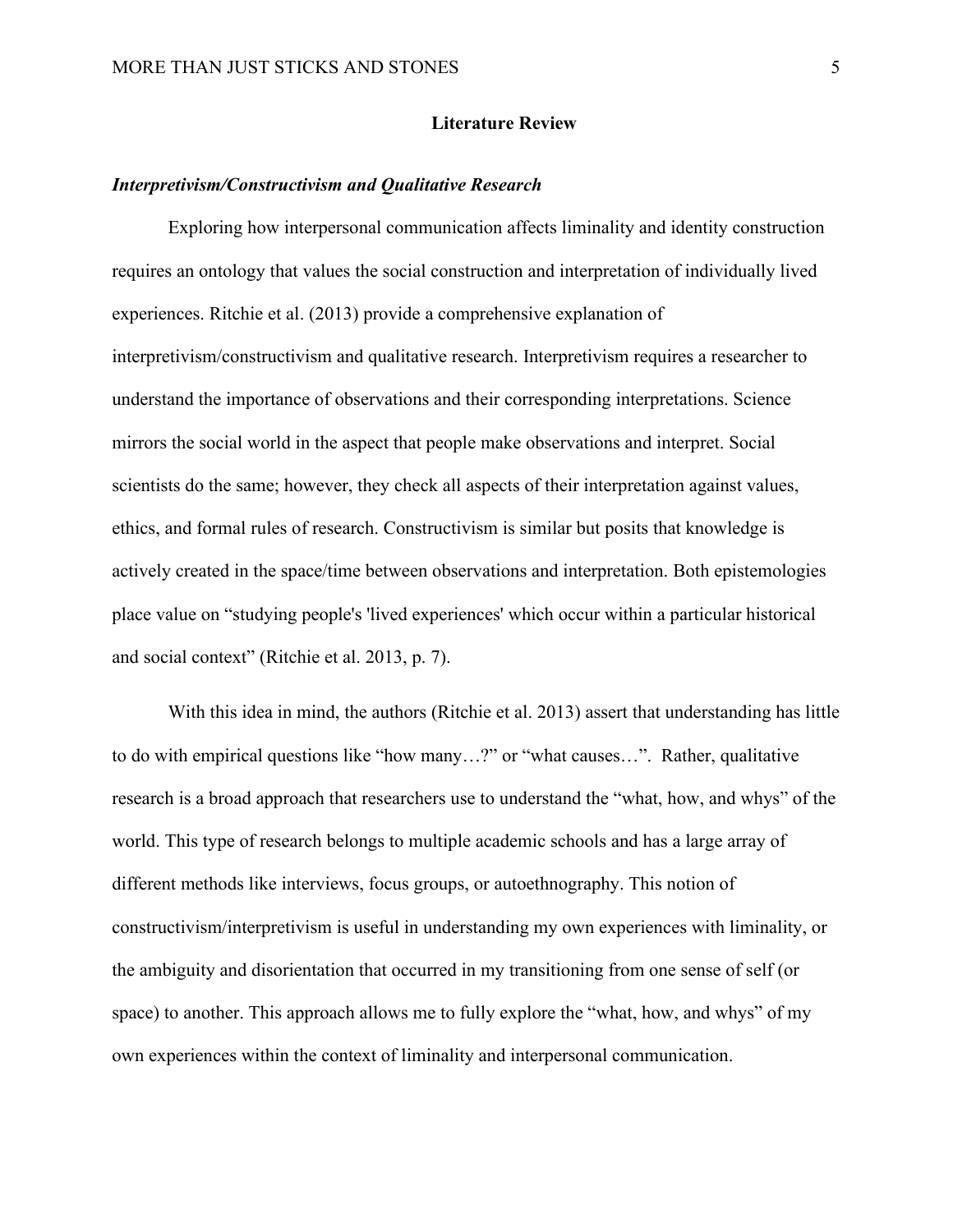## <span id="page-6-0"></span>*Liminal States*

Although liminality (in this context) is an individual experience, it is experienced by everyone. Liminal states are most present during identity construction and identity construction is directly influenced by experiences within the liminal state. The term liminal state was coined by Arnold Van Gennep (1960) as the instance when a person is actively going through a change in social position. This is not to be confused with liminal space which refers to hallways, doorways, etc. Van Gennep's focus for this phenomenon was in the context of non-western traditional rites of passage that marked a change in identity. He broke this transition into three parts. Preliminal, the state before the change when one is still in the old social position. Postliminal, the completion of the transition from one state to another. Liminal is the more confusing of the three. The liminal state is between the post and preliminal. In this state, one is no longer what they were but is not yet what they will be. A good example of this is the Mexican quinceañera. There will be a time when the person is not a girl or a woman, but actively transition from one to the other. That is liminality or a liminal state. Van Gennep utilized this idea in the study of non-western cultures and has been problematized for being ethnocentric. However, Van Gennep's original idea serves as a starting point for complicating and understanding western cultural transitions.

Victor Turner (1974) took Van Gennep's idea of liminality and complicated it. He still recognizes liminal to mean the traditional transition of people's social position. However, Turner is more interested in the liminal state rather than the pre or post-liminal. He posits that modern western societies have a similar but different transition process focusing mainly on when people are betwixt and between identities. These transitions parallel liminal but are not traditions of a pre-western world. These transitions are referred to as liminoid. The liminoid may mirror or even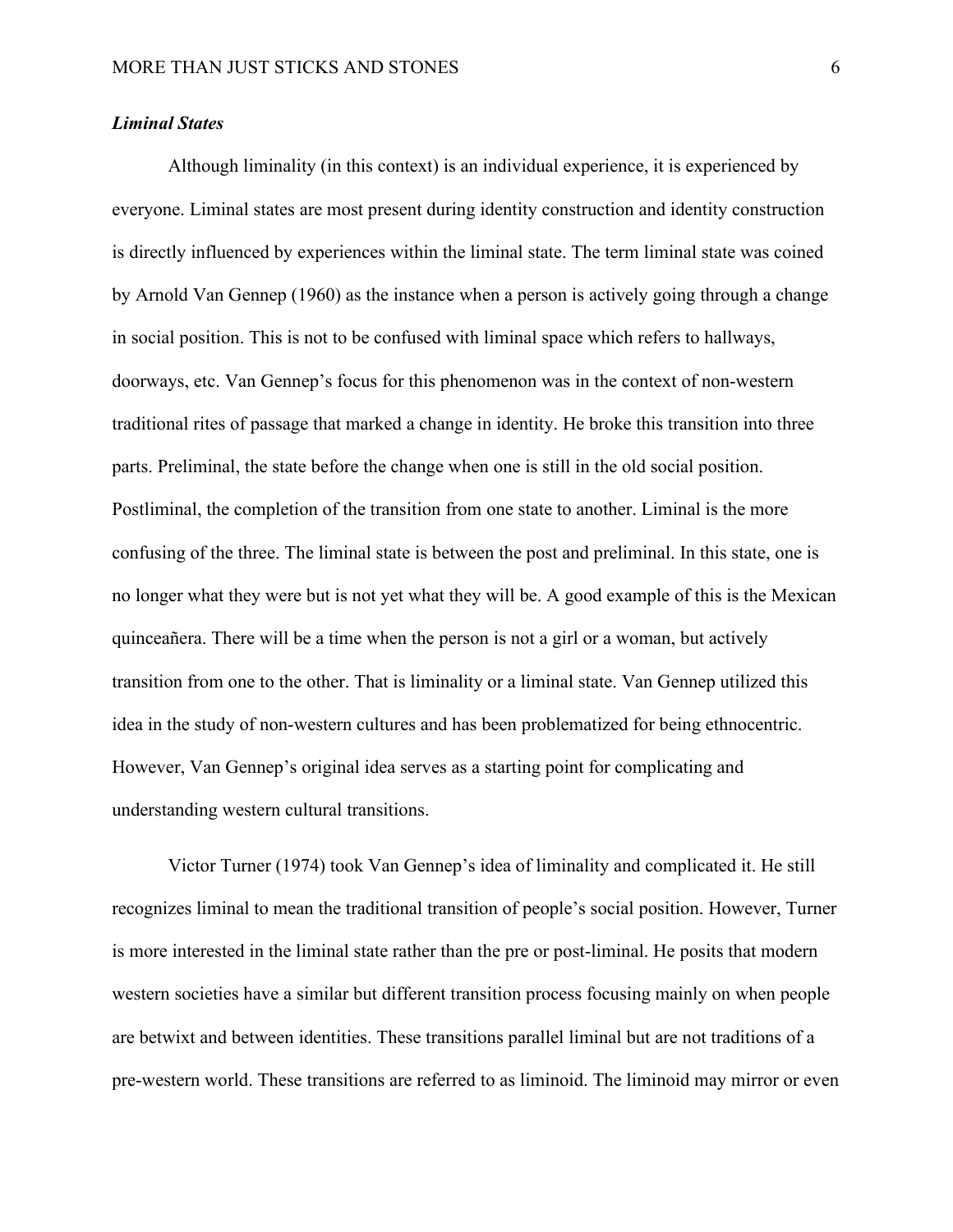copy the liminal; however, the liminoid refers to transitions in social position or identity within the context of modernity.

In conjunction with liminoid Turner also coined the term communitas. Communitas is the social group that may form when more than one person is going through a liminoid transition. Turner (1969) outlines three different types of communitas. Spontaneous communitas is a sudden togetherness felt by a moment of shared state liminality. For example, a graduating class or refugees fleeing war have shared liminality amongst their respective groups. Normative communitas refers to a group becoming normalized into standard society. Lastly, there is ideological communitas which mainly concerns the idea of utopian societies making the concept nonapplicable to my lived experience.

Thomassen (2009) expands on Turner's idea by pointing out different types of liminoid states. These three types are coined in reference to the duration of time for transition to start and finish. These types of liminality can apply to both liminal and liminoid states.

The first, and shortest of the three, is referred to as moments of liminality. These moments of liminality are characterized as a sudden event making the duration of liminality short. A wife may become a widow in cases of sudden death. That transition is almost instantaneous. In many cases, individuals may need more time to make sense of their new identity because of the lack of time in the liminal state.

The second type is the period of liminality. The main characteristic of this type of liminality is that the liminal or liminoid state lasts longer than a moment but shorter than a lifetime. Periods of liminality are the most common in life. The stages of growing up, relationship stages, developing hobbies are all examples of periods of liminality.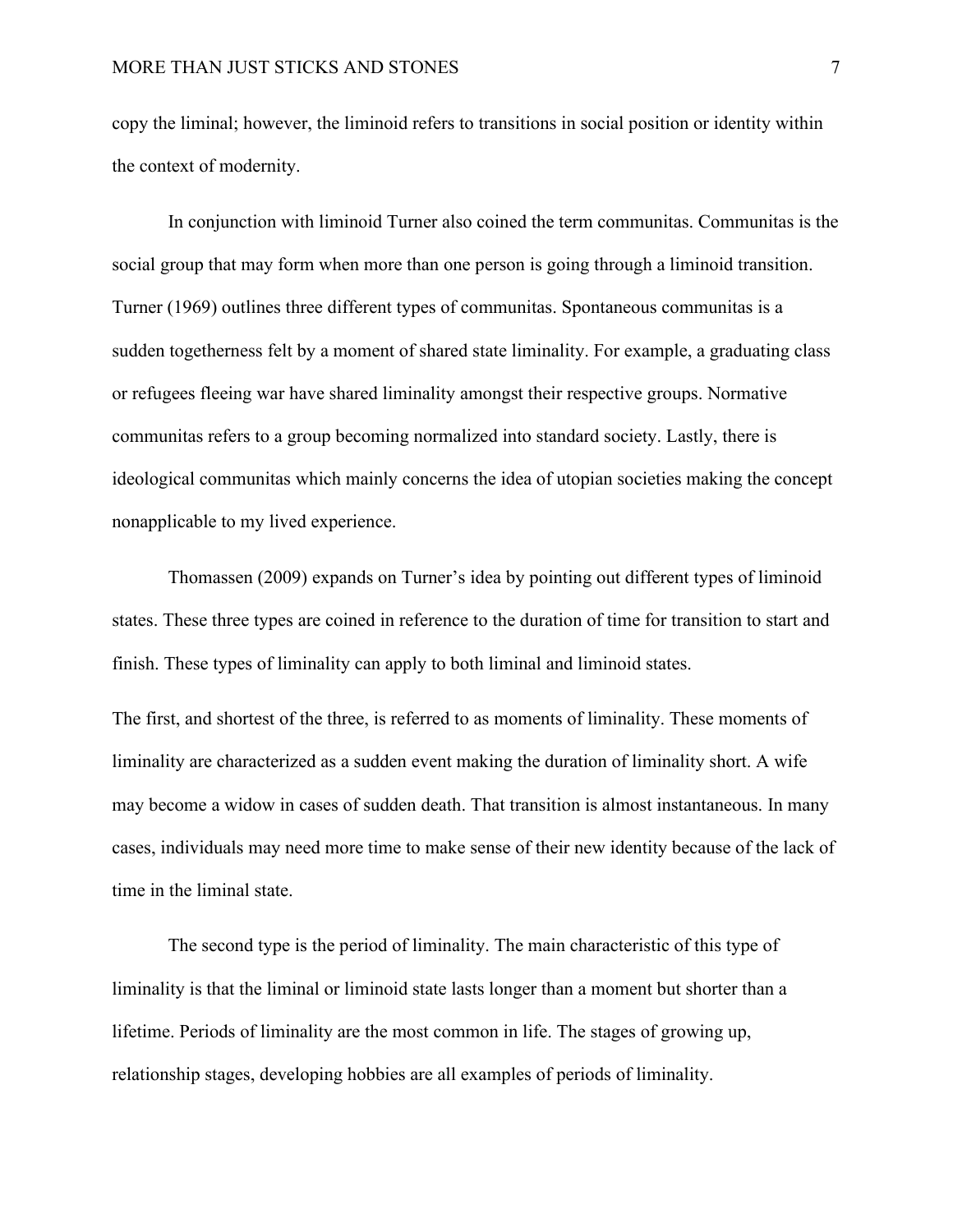The third type of liminality is epoch. The epoch of liminality is a complex lifetime of being in a state of liminality. In these is instances individuals are no longer what they were but cannot or will not transition to that new thing. Interestingly some of the refusals and rejections to transition give way to new identities because of the possibility of communitas moving from spontaneous to normative. This concept is important for contextually understanding the communitas transitions that impact people's interpersonal interactions. This shift in communitas is largely dependent upon narrative and discourse surrounding the groups. As the narrative shifts so does the communitas's position within the larger discourse.

## <span id="page-8-0"></span>*Narrative*

In this study narrative functions as both paradigm and data. Humans construct and interpret their experience and their identity through narrative and storytelling. The Narrative Paradigm written by Walter Fisher (1985) provides a touchstone for understanding narrative's place in the world. Fisher defines narrative as "formal features of a story conceived as a discrete sequence of thought and/or action in life or literature." He goes on to add that any written or recorded discourse falls within these parameters. Fisher argues that not all stories carry the same value, however. Appraising the value of a narrative is outlined by the concept of "narrative rationality". This process involves employing standards like "facts, relevance, consequences, consistency, and transcendent issues" which on a larger scale can be called communication, or as Fisher put it "ordinary discourse". Ultimately, Fisher asserts that what is being discussed in "ordinary discourse" shapes knowledge rather than knowledge being omnipresent and unchanging. He goes even further to state "The subject of such discourse is a symbolic action that creates "social reality." In conjunction with liminal states, narrative study is the best way to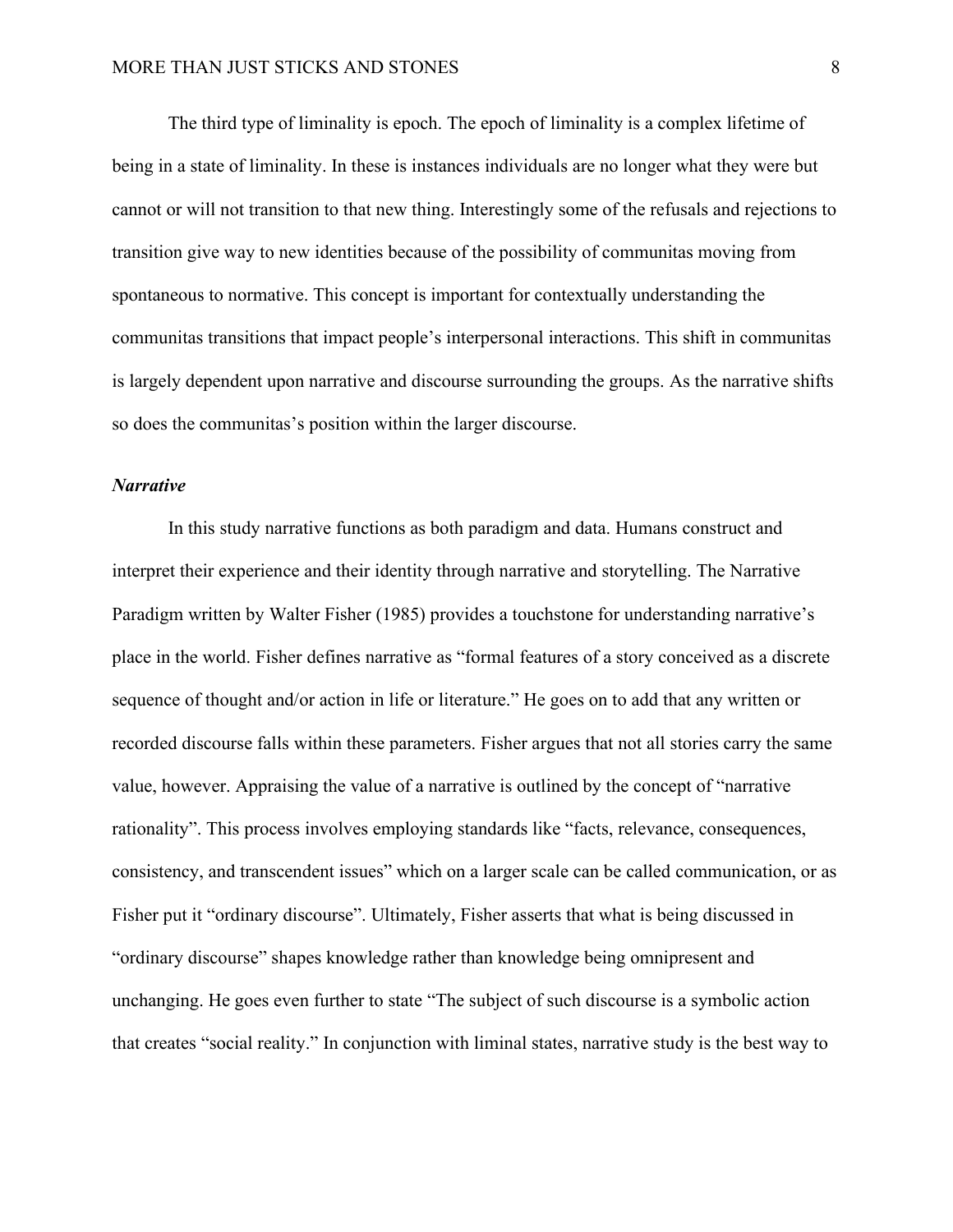understand the socially constructed reality because it can only be observed by those who experience it.

## <span id="page-9-0"></span>*Social Identity*

Social identity is the amalgamation of our narrative about our lived experiences. Whether inductive or deductive, we construct our identity within our constructed narrative within our constructed reality. Allen (2011) contextualizes the socially constructed reality within communication and identity. Social identity is an individual and collective part of existence within a socially constructed reality. This is not to be confused with a personal identity which is a collection of personality traits and characteristics like shyness or confidence. Rather, social identity is a collection of titles or statuses made through communication between groups. Groups, organizations, and cultures share a cyclical relationship with people and groups. The group provides categorizations of people while the people define the rules and expectations for people inside and outside the group. These identities may be obtained like teacher or soldier. While other identities are ascribed like gay or man. It is important to note that neither the social constructions (organizations, groups, etc.) nor the people within them are static. They are changing constantly through discourse that is usually presented in the narrative format. A lot of the identities we embody are learned through the process of socialization. Many of these identities will become internalized as core aspects of who we are in our grand narratives.

## **Chapter Two: Method**

<span id="page-9-1"></span>There are three methodical assumptions that must be addressed. First, power at an interpersonal/organizational level changes hands as the individual shifts from one culture to another. Second, all names of individuals besides myself will be changed to protect anyone I speak about. Three, communication, culture, and identity are inseparably connected, and each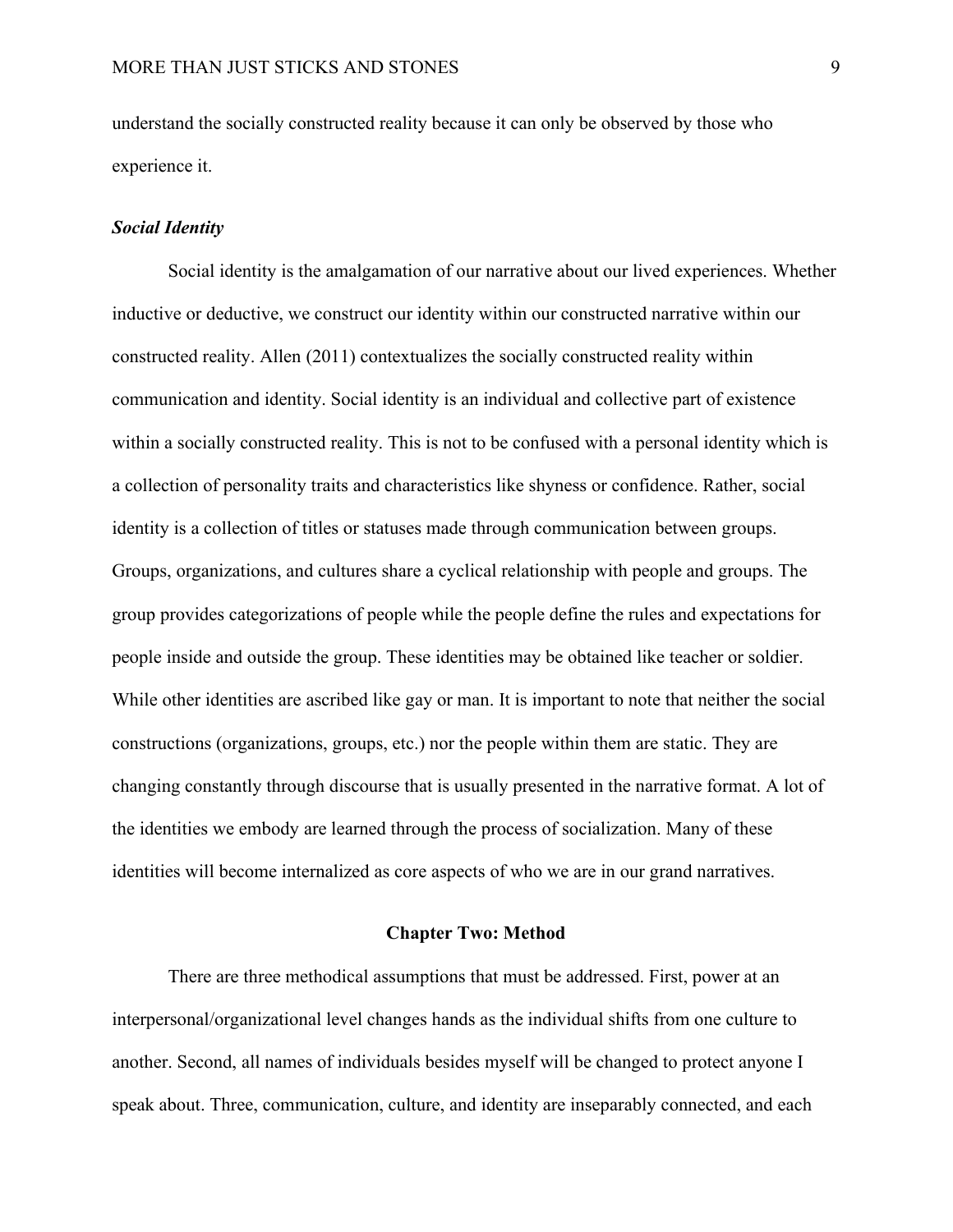influences the other. These assumptions are necessary for understanding my lived experiences studied under liminality theory. The method that best fits my study is autoethnography.

## <span id="page-10-0"></span>*Autoethnography*

Adams et. al's (2017) notion of autoethnography serves as a more current foundational text for understanding the autoethnographic method of research. This text covers a brief history of the method, how to conduct the study, and the purposes/practices of autoethnography. In the late twentieth century, many researchers saw a need for understanding storytelling and narrativebased research. Autoethnography became popular around the 1990s with qualitative and interpretive social scientists. It allowed the cultural insiders to conduct cultural research using "personal experience and reflexivity to examine cultural experiences, especially within communication" (Adams et al, 2017, p. 2). The authors focus on how autoethnography is an attempt to communicate culturally based feelings, themes, and practices through in-depth descriptions and an academic lens that creates a pseudo familiarity with the culture. The authors posit four main purposes for using autoethnography. One goal of "autoethnographers [is to] offer accounts of personal experience to complement, or fill gaps in, existing research" (Adams et al, 2017, p. 3). There have been countless studies done on the military, but most are empirical studies that miss important details about military life. A second goal is to inform the reader of blind spots within institutional systems that may be problematic. One example is the loneliness felt during a transition through the liminal state between military and civilian life. We can only begin to help by understanding the loneliness through those who are experiencing it. The third purpose addresses more critical scholars' complaints about research needing to serve an active role in promoting societal and academic reform. Autoethnography does this by acknowledging the researcher's involvement and effect on the study. Lastly, autoethnography takes on an active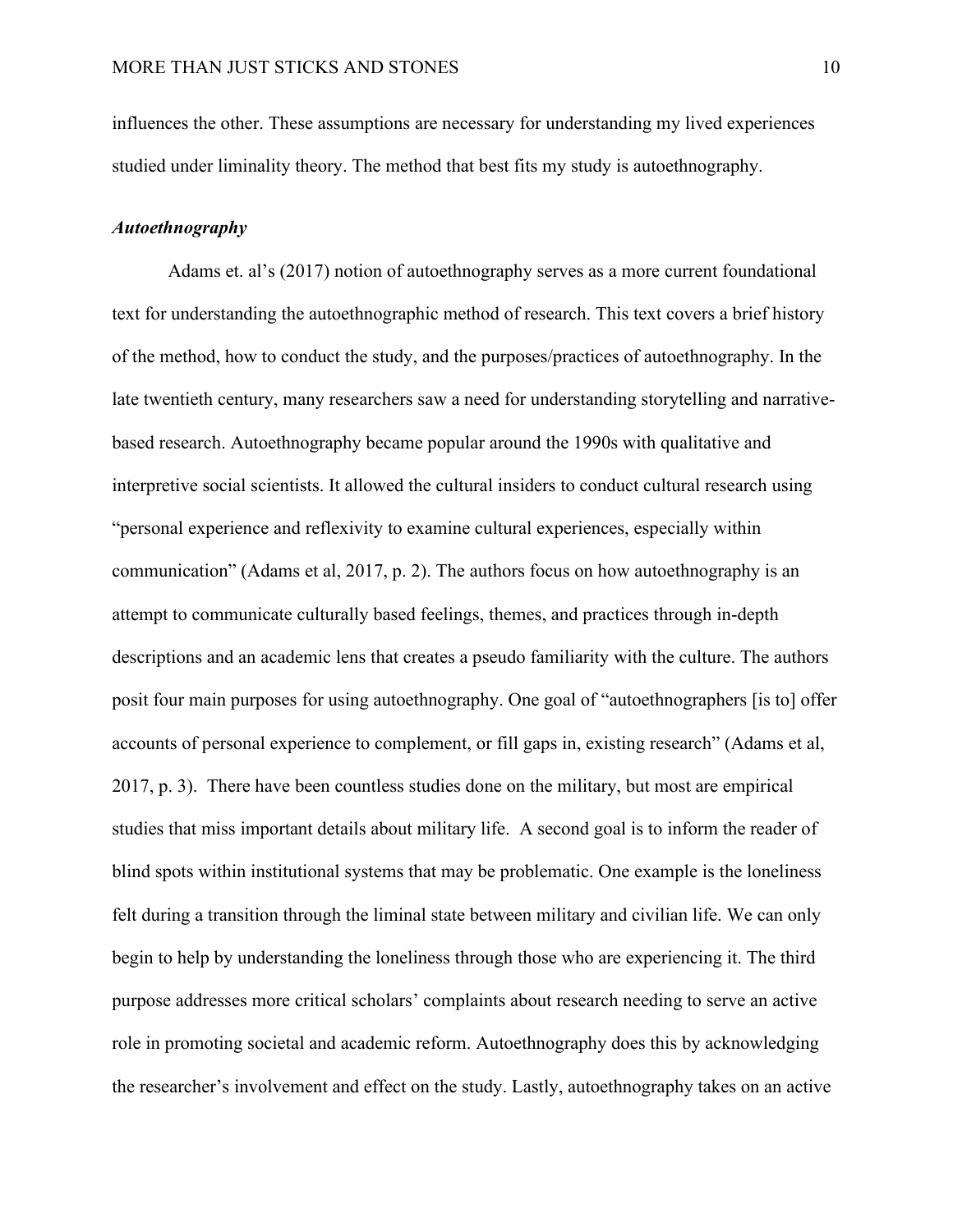role by adhering to accessibility and approachability. The text of the study should be written in a format and level of detail that can be understood by large and diverse groups. Liminality is experienced by everyone; however, everyone experiences and recounts liminality differently thus supporting the need for autoethnography.

This process must adhere to a specific set of academic standards. Laurel Richardson's (2000 p. 2) criterion for evaluating [auto]ethnography follows:

1. Substantive contribution: Does this piece contribute to our understanding of sociallife? Does the writer demonstrate a deeply grounded (if embedded) human-world understanding and perspective? How has this perspective informed the construction of the text?

2. Aesthetic merit: Does this piece succeed aesthetically? Does the use of creative analytical practices open up the text, invite interpretive responses? Is the text artistically shaped, satisfying, complex, and not boring?

3. Reflexivity: How did the author come to write this text? How was the information gathered? Ethical issues? How has the author's subjectivity been both a producer and a product of this text? Is there adequate self-awareness and self-exposure for the reader to make judgments about the point of view? Do authors hold themselves accountable to the standards of knowing and telling of the people they have studied?

4. Impact: Does this affect me? emotionally? intellectually? generate new questions? move me to write? move me to try new research practices? move me to action?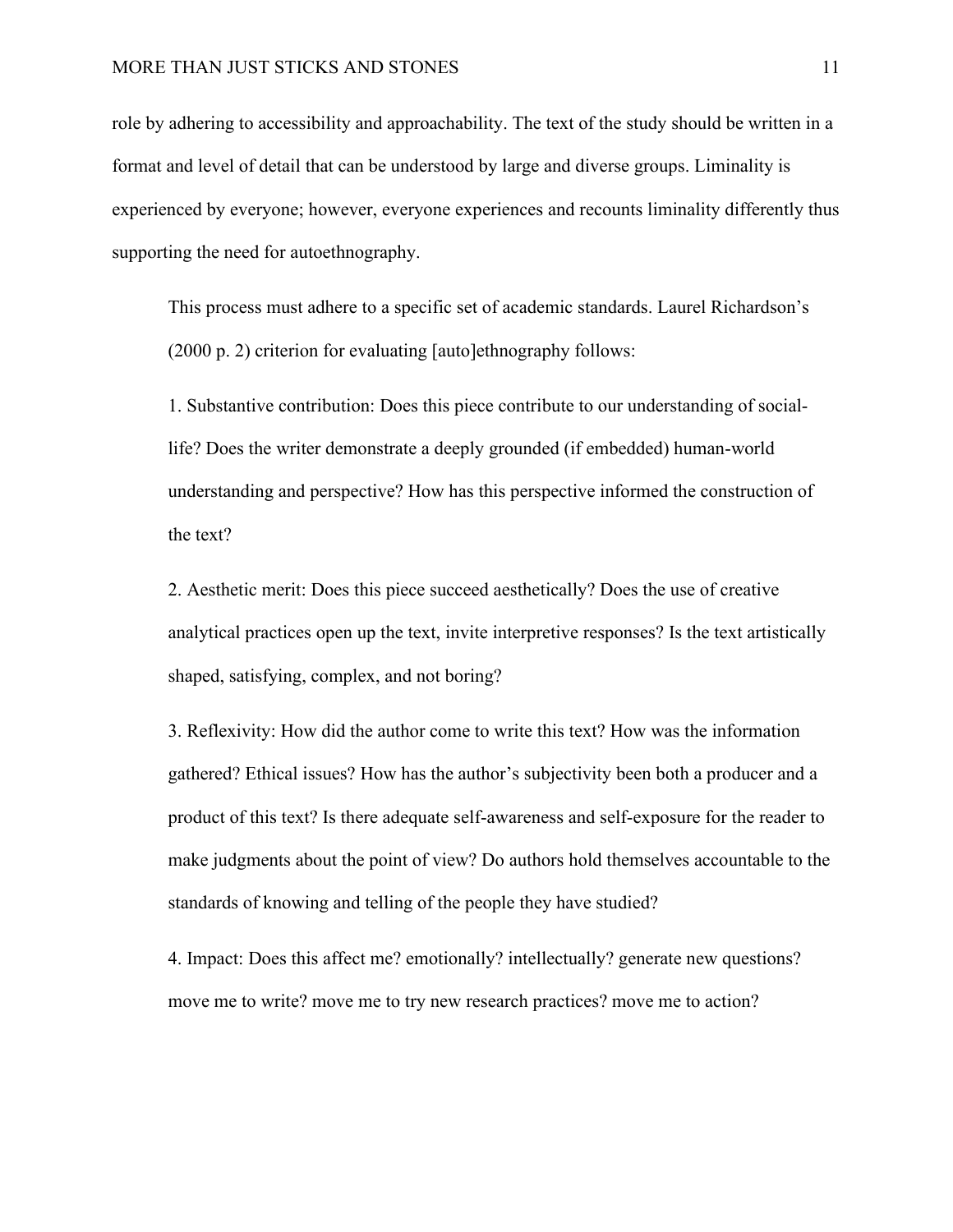5. Expresses a reality: Does this text embody a fleshed out, embodied sense of livedexperience? Does it seem "true"—a credible account of a cultural, social, individual, or communal sense of the "real"?

My study will follow these guidelines, situated in a narrative paradigm, of negotiating my lived experiences in liminal states and how my interpersonal interactions affected the shaping of identity. This means I analyze communicated narratives during liminal states of my lived experiences as data. This communication may be interpersonal, intrapersonal, or mass communication. These liminal states are the areas of my life where I experienced some form of transition or change. I selected these stories for the large amount of connect that can be transferred into data. Also, these stories are some of the most important and life changing things I have ever gone through. Simultaneously, these stories cover a wide array of aspects form my live. If a reader does not identify or connect with one story, there is a vastly different one they might connect with. This is done in an effort to connect with diverse audiences. After isolating and analyzing this data, I will apply liminality and communication theories to explore the impact of communication in this unique state. Taking a step further, a thick description of my lived experiences provides support for how interpersonal communication impacts identity negotiation.

I provide five key events in my life where I was in different states of liminality. Functionally, these five states of liminality work like chapters in a book and will offer a layered account of my lived experience in combination with an academic interpretation and connection to emergent themes. These emergent themes are classified as liminality supporting, rejecting, complicating, and/or accepting interpersonal interactions. Life events follow: Becoming a Soldier, Coming Out, Back to School, Dealing with Death, Day to Day. Each section contains a deep description of the events and conversations. Please note that some of the events in these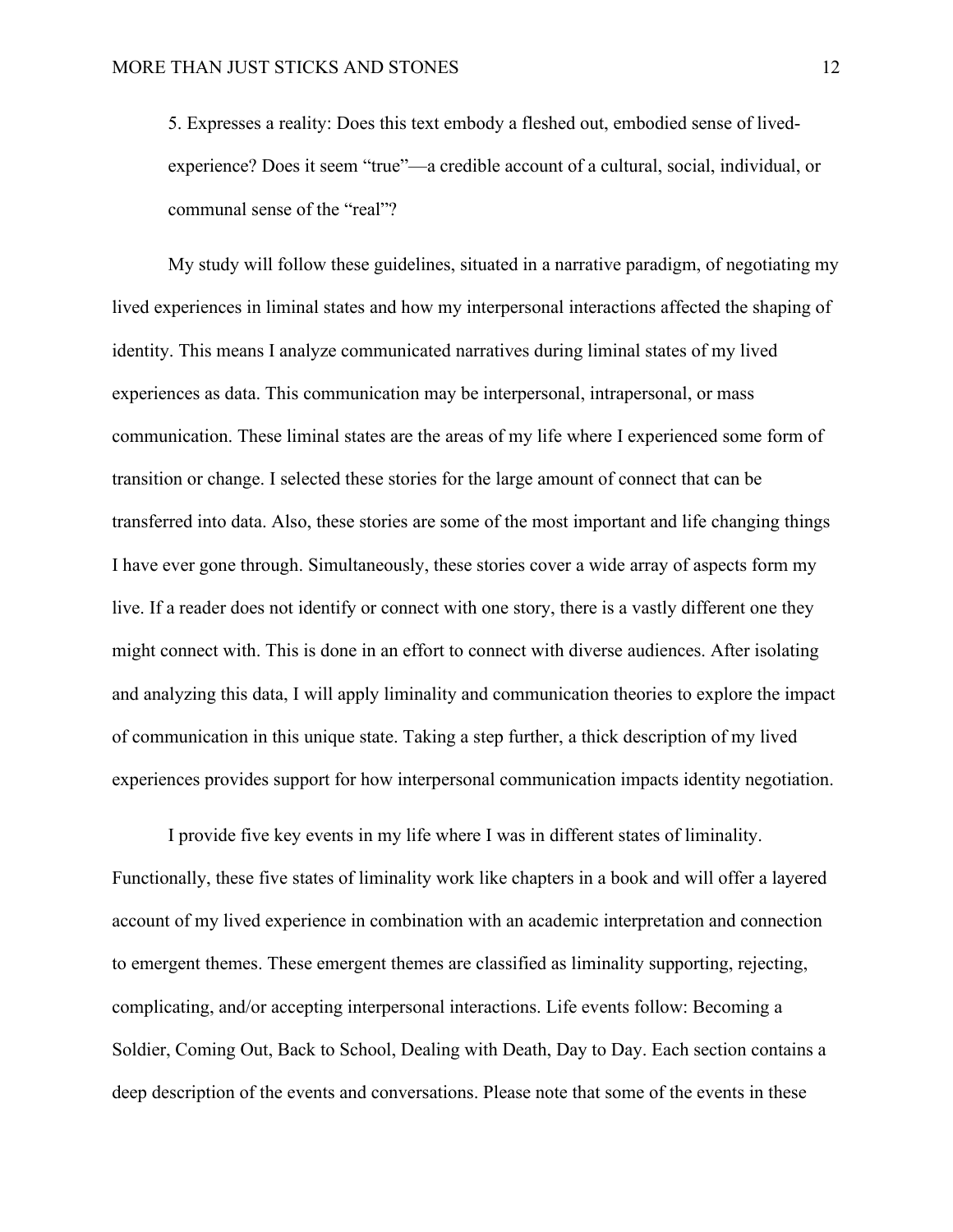stories may seem dark or even disturbing to some readers. After each story, I apply the academic lens to connect liminality theory to my lived event. This will be done by highlighting the type of liminality and briefly unpacking the specific communitas of each lived experience. This connection of lived experience to theory is essential for contextual understanding. Next, emergent themes will be connected to the life event situated in liminal theory to explore the impact of the interaction and how it may have altered my liminality and identity.

#### **Chapter Three: Data and Findings**

#### <span id="page-13-1"></span><span id="page-13-0"></span>*Becoming a Soldier*

I sat in the middle of a charter bus and counted the multicolor dots on the upholstery of the seat in front of me. We had been instructed to put our heads down for the entire bus ride. After counting dots for what felt like an hour, the bus came to a sudden halt. A man wearing the iconic "brown-round" hat, that a Drill Sergeant in U.S. Army wore, stepped onto the bus silently. Then all at once, this unassuming man erupted, "GET THE FUCK OFF MY BUS!" After being screamed at, shaken down, and doing what felt like every pushup ever, we were gathered in our quarters. Our senior Drill Sergeant gave us the welcome speech which ended with, "You are here because you have chosen to leave your old life as a civilian behind and become soldiers. However, you have not earned the right to be called soldiers for the next twelve weeks you will be referred to as trainees". This was Day Zero of the hardest thing most of us had ever attempted. The hardest day that did not even start the clock on U.S. Army Basic Combat Training (BCT). At the end of Day Zero with muscles aching and minds spinning, we had a ten-minute phone call home. My throat and eyes strained to hold myself together as I heard my mother's voice catch as she held back the urge to cry. Most of our conversations ended with "I love you" this one ended on "you got this".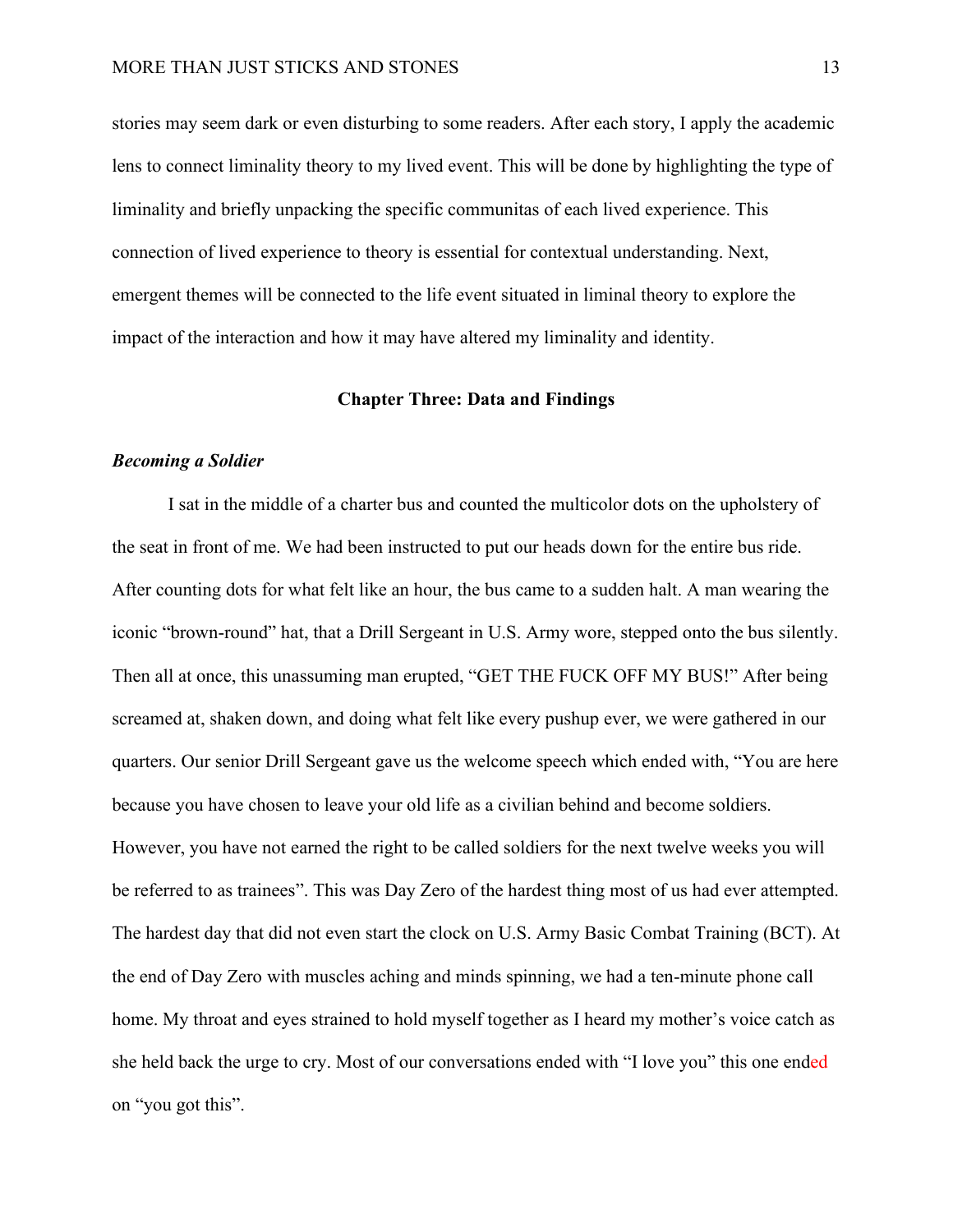I had no way of knowing this would be my last phone call for two months, but those words "You got this" would carry me through this hell all the way to graduation. But that night I lost the battle against my tears. I lied in my bed staring at the ceiling awash with an ominous red glow of the mocking exit signs silently while tears poured out of my eye and collected between my head and the pillow.

I have never heard sixty people in one room be so quiet. The potential wrath of the Drill Sergeants superseded our desire to chat. But suddenly, I heard my battle buddy and bunkmate, Mike, humming "Sweet Home Alabama". I leaned down from the top bunk ready to fiercely whisper "shut the hell up" but then I saw that he also had tears in his eyes. In that moment I said what my mom had said to me, "You got this". Illuminate by the red glow of exit signs I saw Mike nod and say, "You too, man". Week after week we would suffer together through pouring rain, blistering heat, choking humidity, Drill Sergeant's crass shouts, exhausting push-ups, and vomit inducing tear gas.

Now I only had one thing left that drove my heart into my stomach. I am stood in a muddy and wet trench. I could not tell if I was shaking from the cold or the fear of what was to come. The night was a level of darkness I was unfamiliar with, actual pitch black. The sound of a siren shattered the silence as machine guns began firing live ammunition over our heads. I let out the manliest war cry my seventeen-year vocal cords would allow, as I dragged myself and my sixty pounds of gear over the trench wall. I crawled as fast as I could. Only stopping when a flare would wash the ground in a sickly yellow light. Sand filled every part of my uniform. My breath fogged up my eye protection not that it mattered because of the darkness. If Day Zero was the hardest day this was the hardest night.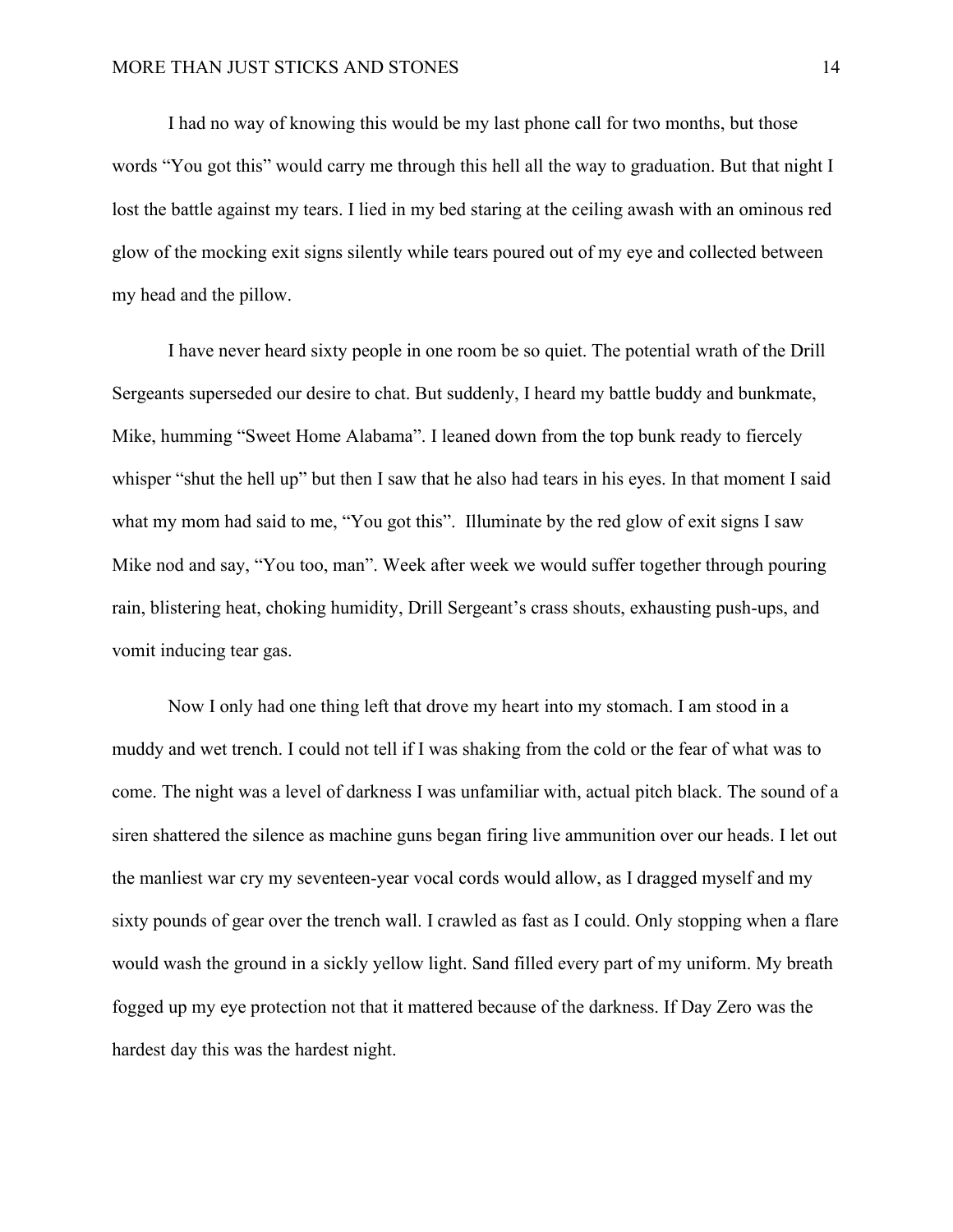My muscles felt like they were filled with battery acid, and my eyes stung from sweat. Something in my head or body snapped. I just stopped moving. Doubts started crept into mind. I did not want to be there. I did not even know if I wanted to be a soldier anymore. All I knew was I wanted out of this live-fire exercise. Suddenly felt a sharp blow to my helmeted head. It was Mike's foot. We made eye contact, and he yelled over the gunfire and simulated explosions, "COME ON, YOU LAZY BASTARD, DO WANT TO CATCH A BULLET TO THE HEAD? *YOU GOT THIS*! NOW, MOVE YOUR ASS"! So, fixed my sights on him and kept crawling. One week later we proudly marched across the parade field hearing our family members cheering for us. Mike made a funny jab saying, "You wouldn't even be here if I hadn't pulled you out of the sand during the live fire".

"Well, you are the only person that can hum "Sweet Home Alabama" and cry at the same time," I responded. We both laughed uncontrollably before saying our goodbyes.

A year after graduating from BCT I graduated high school and continued my military training in Advanced Individual Training (AIT). At Fort Eustis, I began learning the complexities of the UH-60 Blackhawk helicopter. The days were dedicated to reading manuals, learning tools, and stories of failures on the maintainers' part that led to pointless deaths. Many of my fellow classmates and I shared our collective desire to be crew chiefs one day. A crew chief is a soldier who flies with the pilots, handles maintenance, and during war served as a door gunner.

My classmate Josh said, "Could you imagine being a certified badass?!".

I replied, "I haven't given it much thought I came here to fix helicopters but being a crew chief sounds pretty cool.".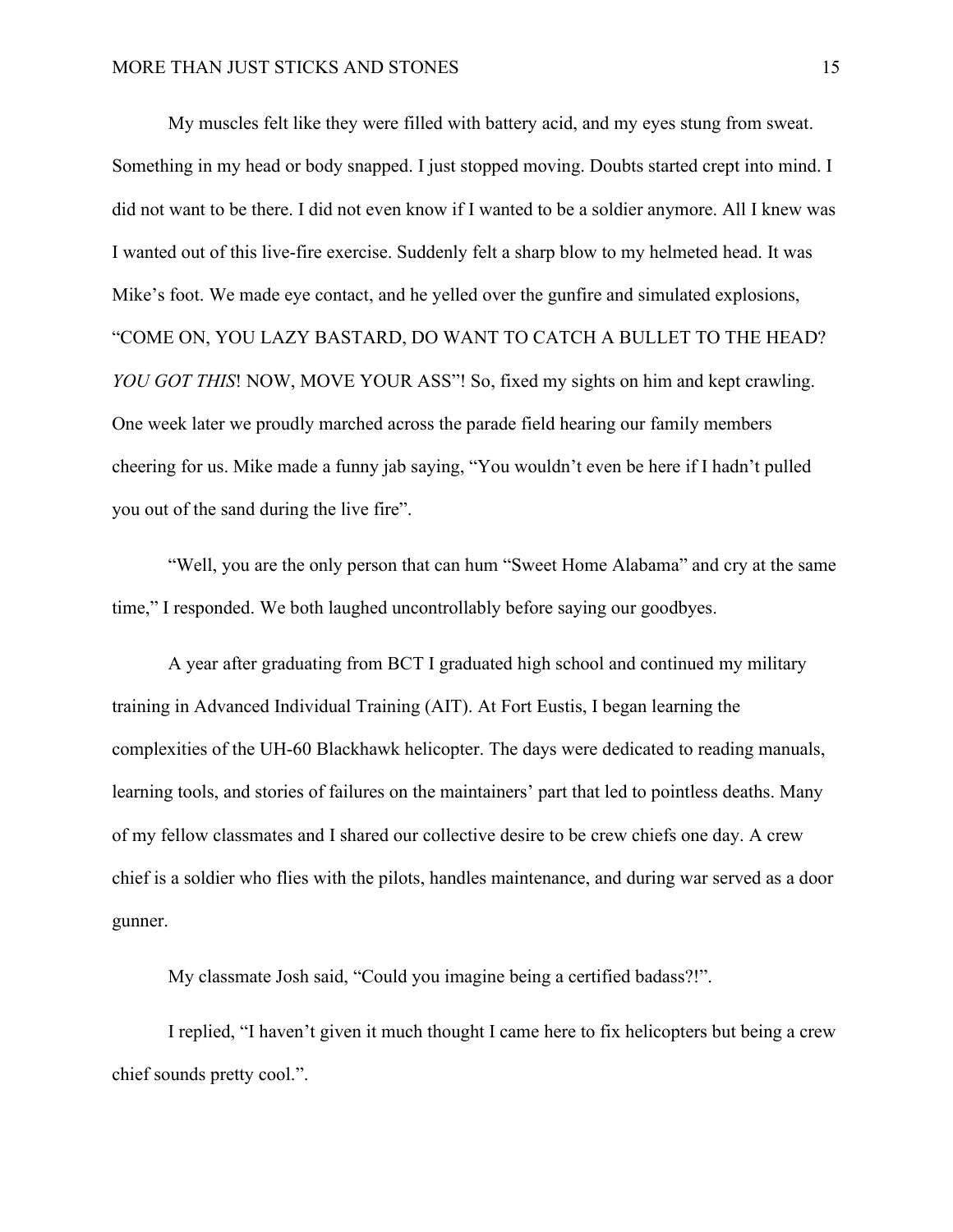One of our instructors chimed in, "It's all fun and games until your entire career is devolved into getting shot at, shooting back, and patching bullet holes.". He continued, "Most of you came here not knowing a wrench from your dick… what makes any of you think you can handle that life. Why don't you guys focus on passing AIT first"? His words fell on deaf ears. Like many of my classmates, I had all come to a false conclusion that our job was in the rear with the gear. That BCT was just a formality or weed out process. We were warriors. Our Drill Sergeants said so. We did not endure twelve weeks of hell just to sit around and fix helicopters. Josh, stealing a quote from *Full Metal Jacket*, said, "We want to be heart breakers and life takes". For some reason, most of us were thirsty for blood and could even legally drink alcohol.

I spent a year in a maintenance company (the just fixing helicopters organization) then got scouted for a crew chief position in Alpha Company. If there was anything I earned during my year in maintenance, it was that Alpha Company was the rebellious but talented older sibling of our companies. My hunger for combat only increased as began my training. In my first year alone, I was the battalion's (level above company) top shooter during door gunner training. This hunger and borderline obsession would come to an odd conclusion.

College was over for the semester, and I was playing video games. My phone rang and I was confused that I was getting a call from my Platoon Sergeant. "Hello?", I said.

Sergeant Wilt responded, "Hey, just calling to let you know that there is a good chance we are getting deployed."

I asked, "Where to?".

He answered in a regular tone, "Afghanistan."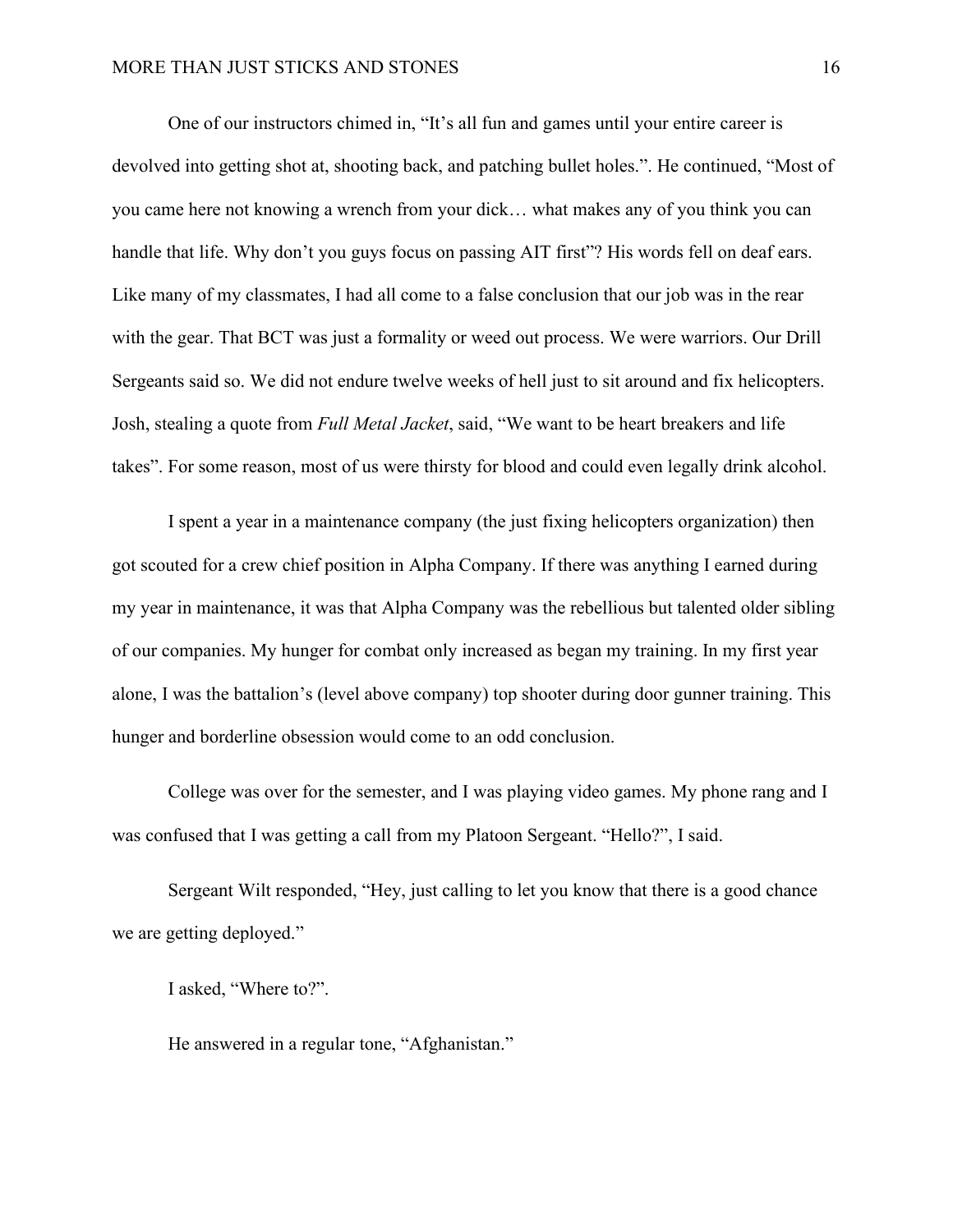My heart sank. "Sound good," I said. That was a lie. I felt my nerves grip tightly as I pondered the way I felt. I tried to contextualize and rationalize my emotions. "Why am I nervous?" I asked myself. This was it, my chance to prove I am a real soldier. But that hunger for combat and thirst for blood had faded over the years of training. I had grown a lot. I did not want to kill anyone, and I certainly did not want to get shot or worse end up in a helicopter crash with nothing for my mom to bury but a pair of dog tags. A month after we had completed all the steps to deploy to the Middle East the deployment was canceled due to the General at the time deciding he did not need us. I felt relief accompanied by feelings of imposter syndrome. I did not want to be some sort of slick sleeve (a soldier without a combat patch on their uniform). To my surprise when I mention getting out no one challenges me and even supports the idea.

## <span id="page-17-0"></span>*Coming Out*

I was in high school when I became aware of my sexuality. Now going to high school in the rural Midwest creates a weird cultural wasteland of the "progressives" and "traditionalists". I use quotes because neither group really knew the sum of their identity, nor did they know what the words meant.

I was sitting with my friends at lunch chatting about the usual nonsense of high school life when I decided to casually express my sexuality to my friends. "Well, I am bi he is not all that attractive," I said in response to some question about what I think about Robert Pattinson (Twilight was very popular at the time). In that instant, one would have thought all the air had been sucked out of the area. Our table had become uncharacteristically silent. Trying desperately to break the silent stares of my friends I said, "It's not a big deal that I am bi. I am not the only dude that likes other dudes at this table". Then the bell rang burning that awkward moment into my brain. On my way home my mind spun in circles. Did I do something wrong? Maybe it was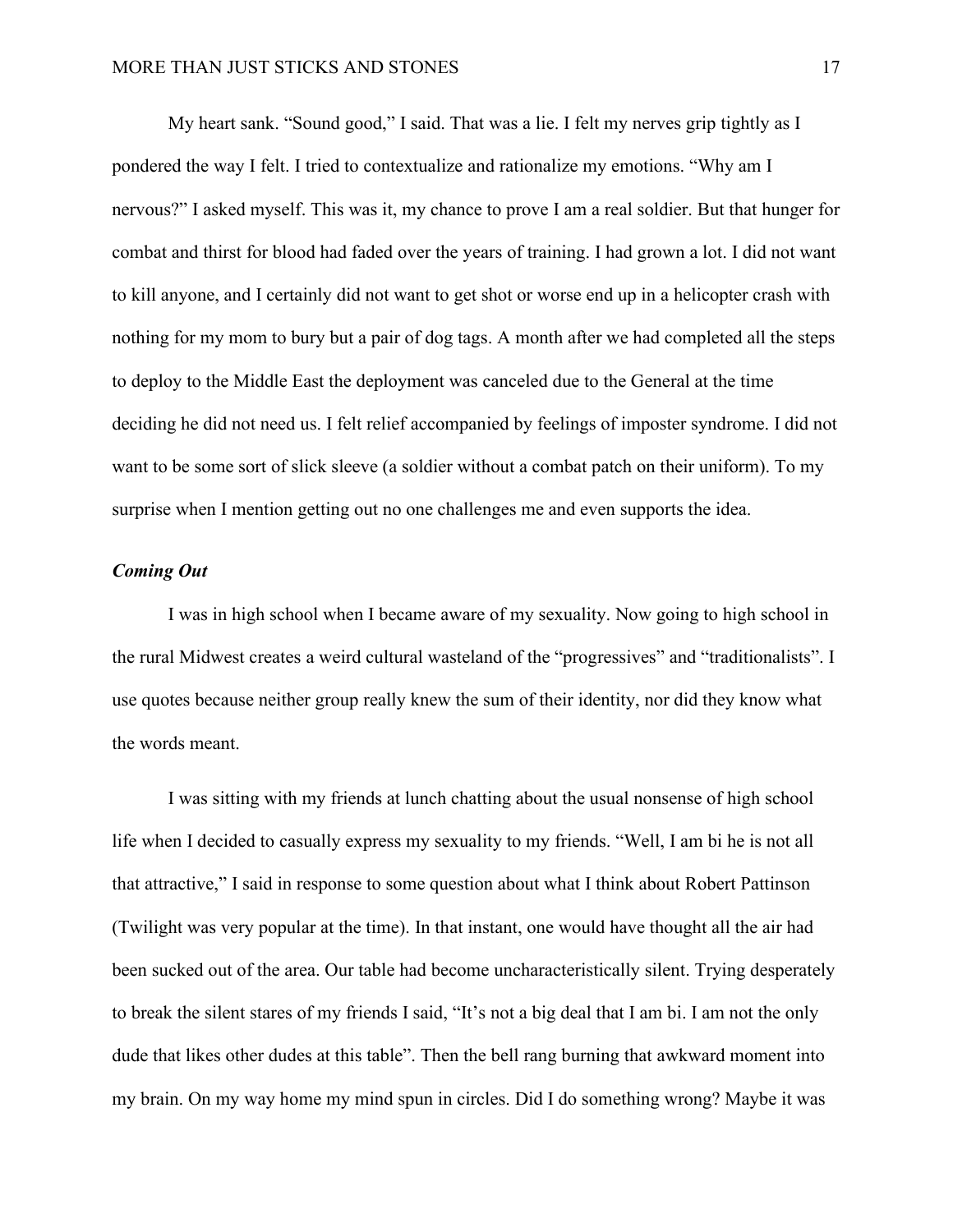how I said it? I could just tell them I was joking. This process of analysis went on for hours. Finally, I reached the end of my mental labyrinth with no real remedies to my conundrum. "Luckily this all happened on a Friday", I told myself.

Saturday morning, I got a text from my friend Kalli. "u up? call me". Dreading the thought of a phone call I responded in the fastest T9 texting I could, "busy atm... brb" (atm = at the moment/ brb = be right back). I avoid phone calls for a couple of hours before Kalli called me. I had spent those hours drafting fake arguments in my head. I answered the call and Kalli spoke first, "Hey… so I know that talk at lunch was kinda weird, but I think you just surprised everyone".

"Surprised everyone? You and Tony are gay," I retorted. She responded,

"Yeah… gay… not bi. Look, I thought I might like boys and girls but at the end of the day, you either like boys or girls. Plus, you don't act or talk gay". I felt attacked, exposed, invalidated, and devalued simultaneously. She continued, "I get it. You have some gay friends that get a lot of the attention. You shouldn't pretend to like both to get noticed".

"But I am not pretending!", I argued.

She paused and said, "Well, then you need to figure out if you like boys or girls." My hurt feeling turned to anger. A level of rage I have never felt before. This rage transformed into an inescapable web of doubts. I would spend my high school years dropping one group of friends and attempting to start over with another. Never truly feeling like myself around my friends.

My family, however, was much more accepting of who I felt myself becoming. I do not remember when exactly this was, but I remember it was warm. Sixteen-year-old me sheepishly asked my mom if she had the time to talk. As if I was admitting to a crime I said it, "I am pretty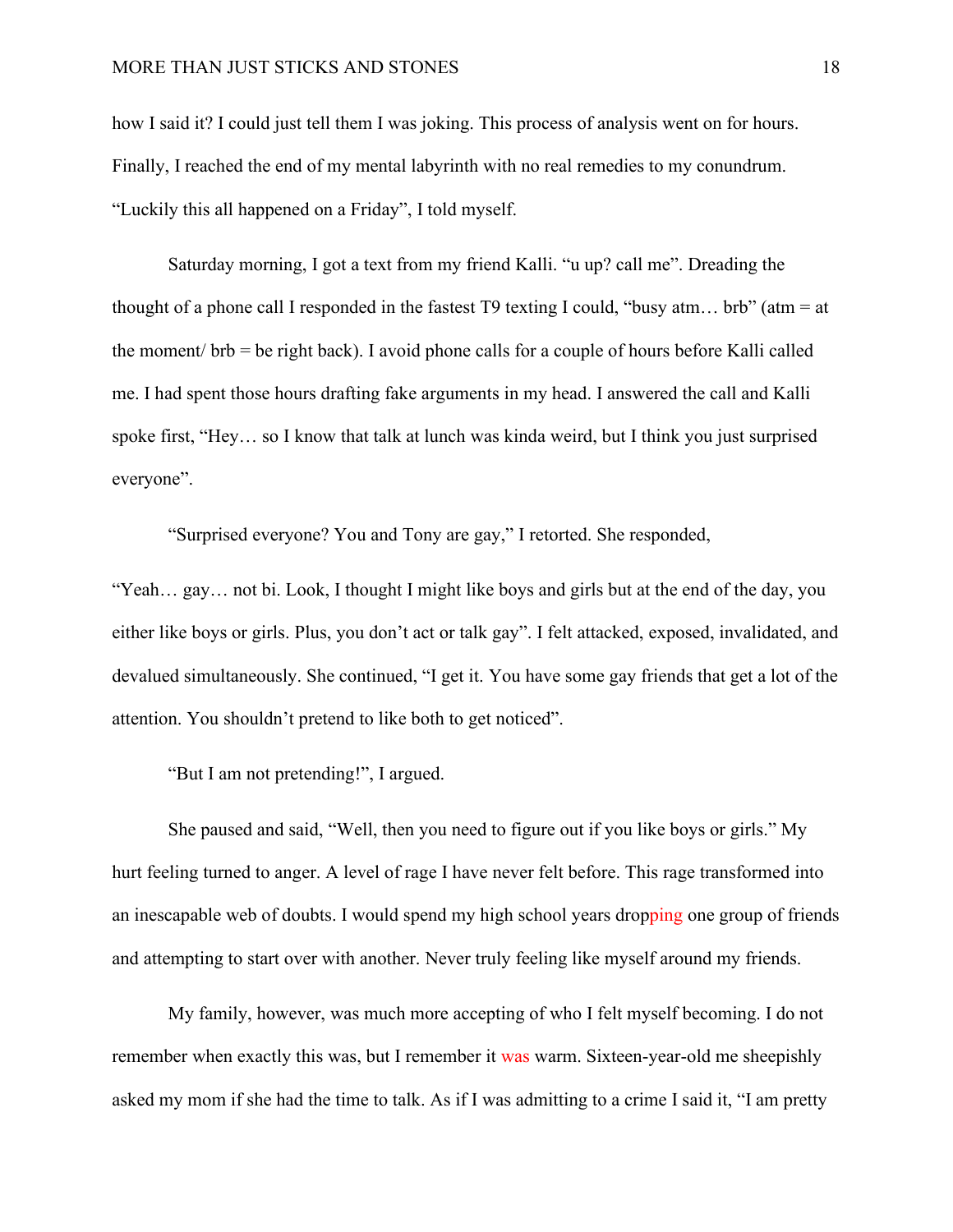## MORE THAN JUST STICKS AND STONES 19

sure I am bi". The pause between my statement and her response was experienced in slow motion as anxiety welled in my chest. What would she say? Did I make a mistake? What if is she is not supportive? "Well, you have one hundred percent instead of fifty percent to choose from," she finally answered. The nervousness left as my mother and I moved to a different topic like nothing had changed. This mixed bag of experiences made me cautiously optimistic about expressing my sexuality and gender performance in the future.

College was supposed to be a different atmosphere. A culture of acceptance and deep thought. For the most part, this is true; however, it is impossible to stop all the bad actors. I knew that it was impossible to move through college experience without getting unwanted attention at some point. At this point, I had completely changed my roster of friends as I learn who I was in the context of the world. My new friends were supportive of my sexual identity. Many of them are situated near me on the spectrum of sexuality. Although the LGTB community is largely accepting and the organizations like Pride at EIU were more vocal about the inclusion of pansexual and bisexual people, certain members were quick to challenge the validity of "others". Luke was one of those gate-keeping individuals. We were acquaintances at best. We had attended no more than two classes together. Luke had a laundry list of small infractions, unwanted sexual advances, and microaggressions in my memory. However, one night at a party Luke was either drunk on alcohol or pride. Unadulterated irritation washed over me as Luke approached. In slurred words he started with some cheesy pickup line that I was not in the mood for. I responded, "Look we have been over this. I am not going to have sex with you."

He retorted, "I bet if I had a pussy you would fuck me." A small pocket of silence spawned through the loud conversations and booming music. My friend Rachael dawned a look of disgust and began to speak. I interrupted her and responded, "Luke… honey, I won't fuck you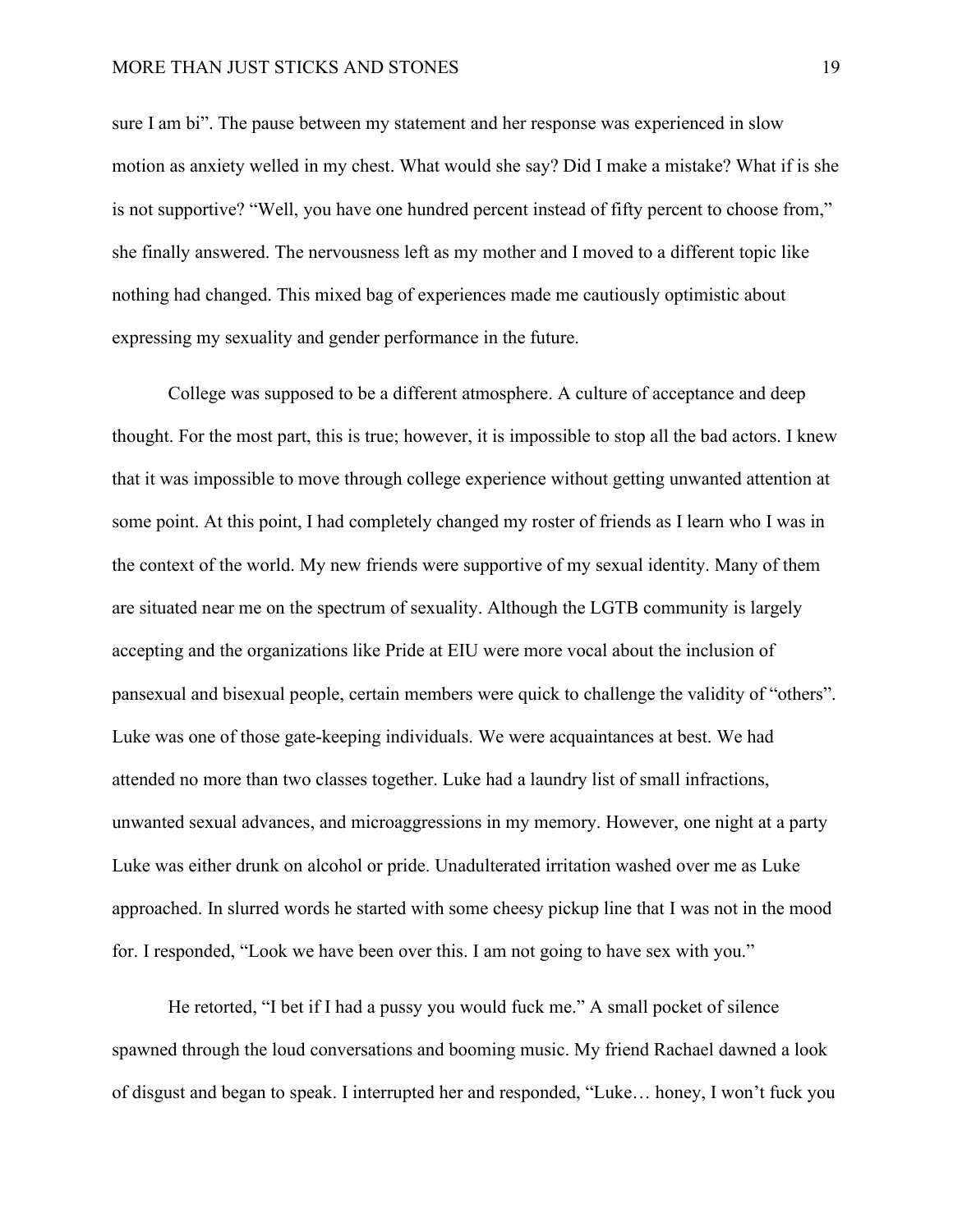because you're an asshole, not because you are a man". There were some gasps and stifled laughs as I moved away quickly betting he had no response and fearing the possibilities if he did. Racheal and I weaved through the crowd with a confident swagger that I had been craving.

### <span id="page-20-0"></span>*Back to School*

At the time I started at Eastern Illinois I had already been in the Army for about a year. I had missed orientation and the first two weeks of classes because of military training. Starting college felt like a breath of fresh air. I quickly learned that people my age in college had no idea who we were. This was a time of growth and development. During my undergraduate career, I realized people were defined by two factors, where they came from and what they do. I was from Charleston (partly) and in the military. Unfortunately, these two factors were not easy for others to connect with.

It was a partially cool night for May on the outskirts of Eastern Illinois University's campus. I was headed to Marty's which was one of the closest and cheapest bars in town. I was due to meet up with some new friends I had made in some of my classes. We were celebrating the end of the semester. As the bouncer look at my driver's license, he raised an eyebrow. I was more confused than him because I had been twenty-one for months now. He gave me my ID back and as I walked past him, I heard him say something about "townies". I had heard the term before but never got the full explanation.

I traversed a sea of people on the dance floor and sat with my friends at a table. As soon as I got to the table I was questioned by Jordan, "Are… are you a cocktail guy"? Everyone at the table smirked with anticipation of my answer. I started to catch on when I noticed the guys were drinking light beer and the ladies were drinking assorted seltzer drinks. In an attempt to recover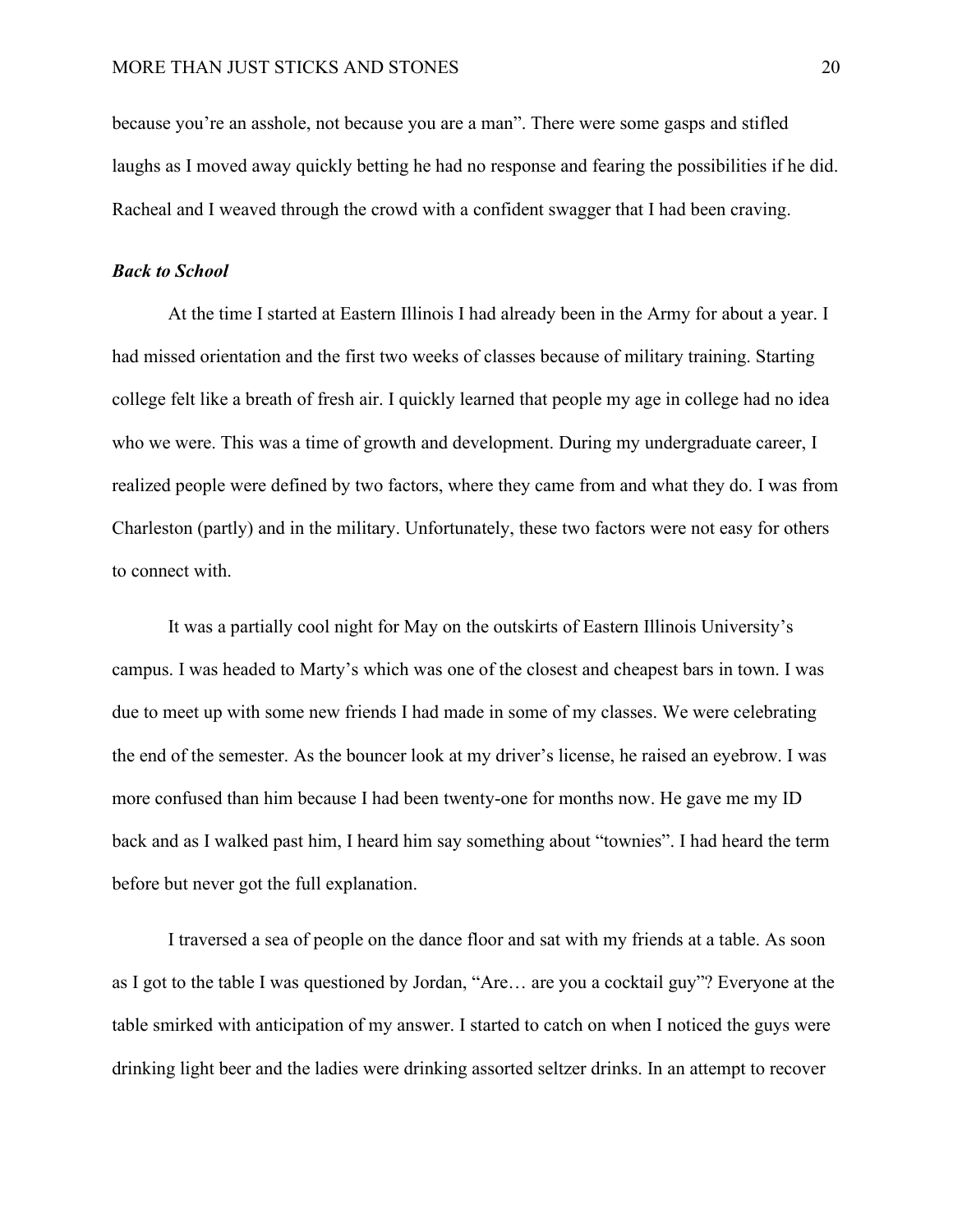## MORE THAN JUST STICKS AND STONES 21

some pride, I boasted, "Only if you consider a double whiskey and coke a cocktail". Which it is, but not many college-aged people drink whiskey. Amy interjected, "Cut him some slack Jordan at least he is not a townie". I felt a sharp catch in my throat as prepared to speak. The desire to change the topic or lie about my birthplace was overwhelming. However, honesty is the best policy and any attempt to change the subject would have drawn suspicion.

"Well… actually I was born here, but just born here", I said. The preceding conversation felt like a cliché cop interrogation. "Wait! You're a townie"? Amy responded.

Hayden followed playfully, "So the truth comes out".

"I was only born here and graduated high school here. Plus, I have lived in different states and traveled to different countries", I argued.

"That's got to be weird. You hang out with people who can't stand townies", Sam pointed out.

I retorted, "It's not weird because EIU is a part of who I am not Charleston. Honestly, I hate Charleston it's boring and backwards as hell".

Hayden playfully misquoted Shakespeare, "I think he doth protest too much".

"The gentlemen doth fail English too much, methinks," I shot back. We all laughed and proceeded to enjoy the rest of the night without talks of townies or places of origin. The interaction created a need to isolate myself from Charleston as much as possible for the foreseeable future.

Years later, my graduate program brought changes that I could not wait to experience. I was going to be a creator of knowledge, not just a consumer. I going to understand the world in a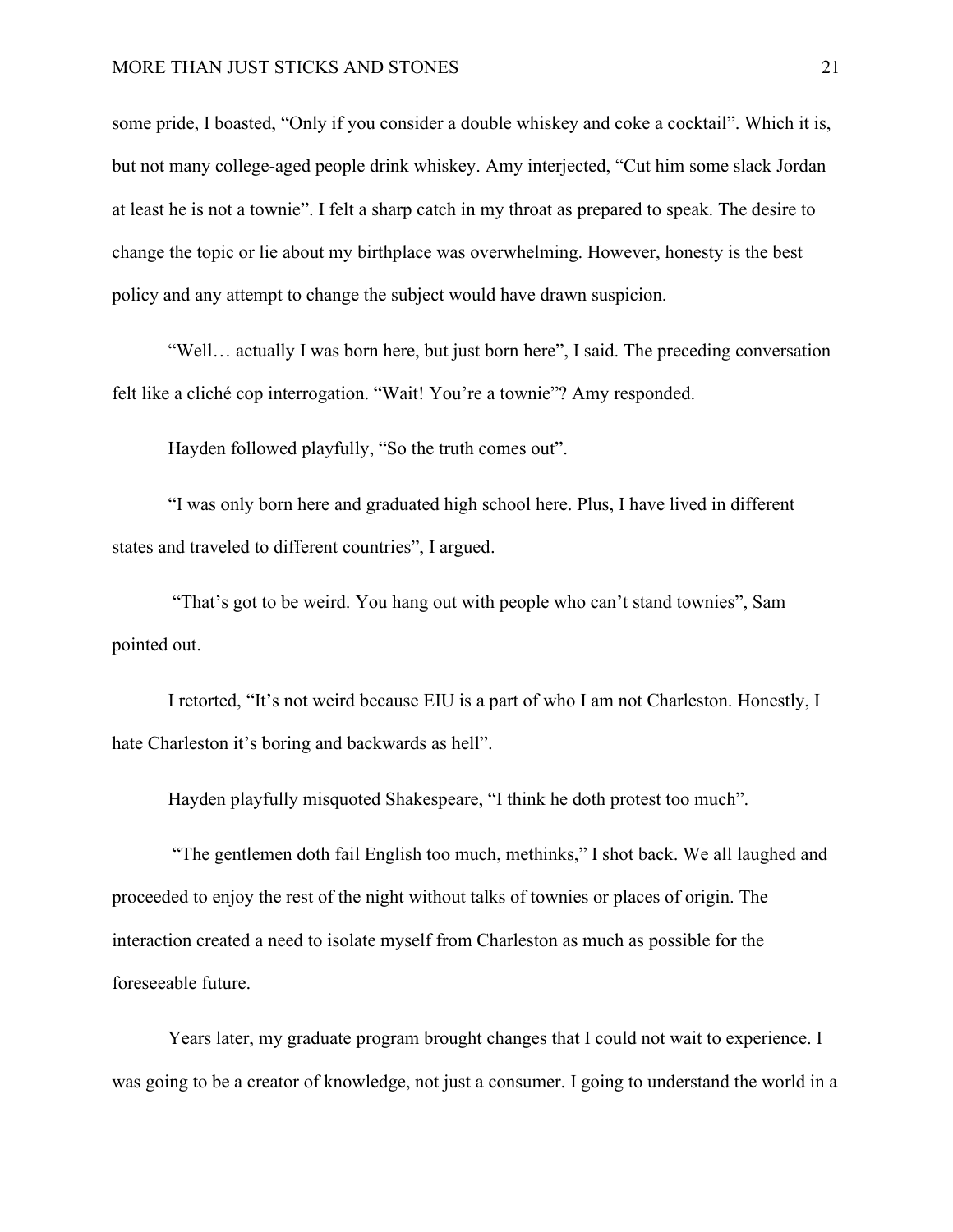more complex way. Being an academic was going to be part of me rather than just going to college for a bachelor's degree and a lengthy bar tab.

Intercultural Communication became a major source of my desire to explore identity through communication. The lengthy discussions of the self within culture formed in the basis of my academic thoughts. Not a moment or action went by without speculating the cultural influence in nuance detail. When it came time for our final project, I was bursting with excitement to explore the inner machinations of my culture. "I think you have an interesting topic Conlon", Dr. Jay said. She continued, "There is definitely a unique cultural conflict between the academy and the military sometimes". Serval of my classmates did not see their participation in graduate school as a part of their identity nor did they feel a sense of conflict in a cultural sense. Additionally, these same people had trouble seeing the military as a cultural identity. I did find support from the instructor. She had been in the military and has a Ph.D.

Then the moment of truth came. I took a deep breath as prepared to receive my graded first draft. With only eight of us in the class my paper was returned quickly. I hesitated to turn the paper over. My mind short circuited when there was a grade absent from the front and last page. I scanned pass the red correction marks searching for some kind of grade. Then I read the words "Set up a meeting with me so we can discuss a rewrite". I felt my heart sunder as I quickly exited the room. Tears streamed down my face for my twenty-minute commute home. Thoughts of inadequacy slammed my mind. "I guess I am not smart enough for graduate school", I told myself. I was nothing more than an imposter masquerading as a creator of knowledge.

Luckily, my mom who has been through graduate school talked me into a more proactive attitude for my meeting with Dr. Jay. "Conlon nothing you wrote is bad. What you are trying to write about is more suited for someone trying to write a thesis or dissertation. A lack of a grade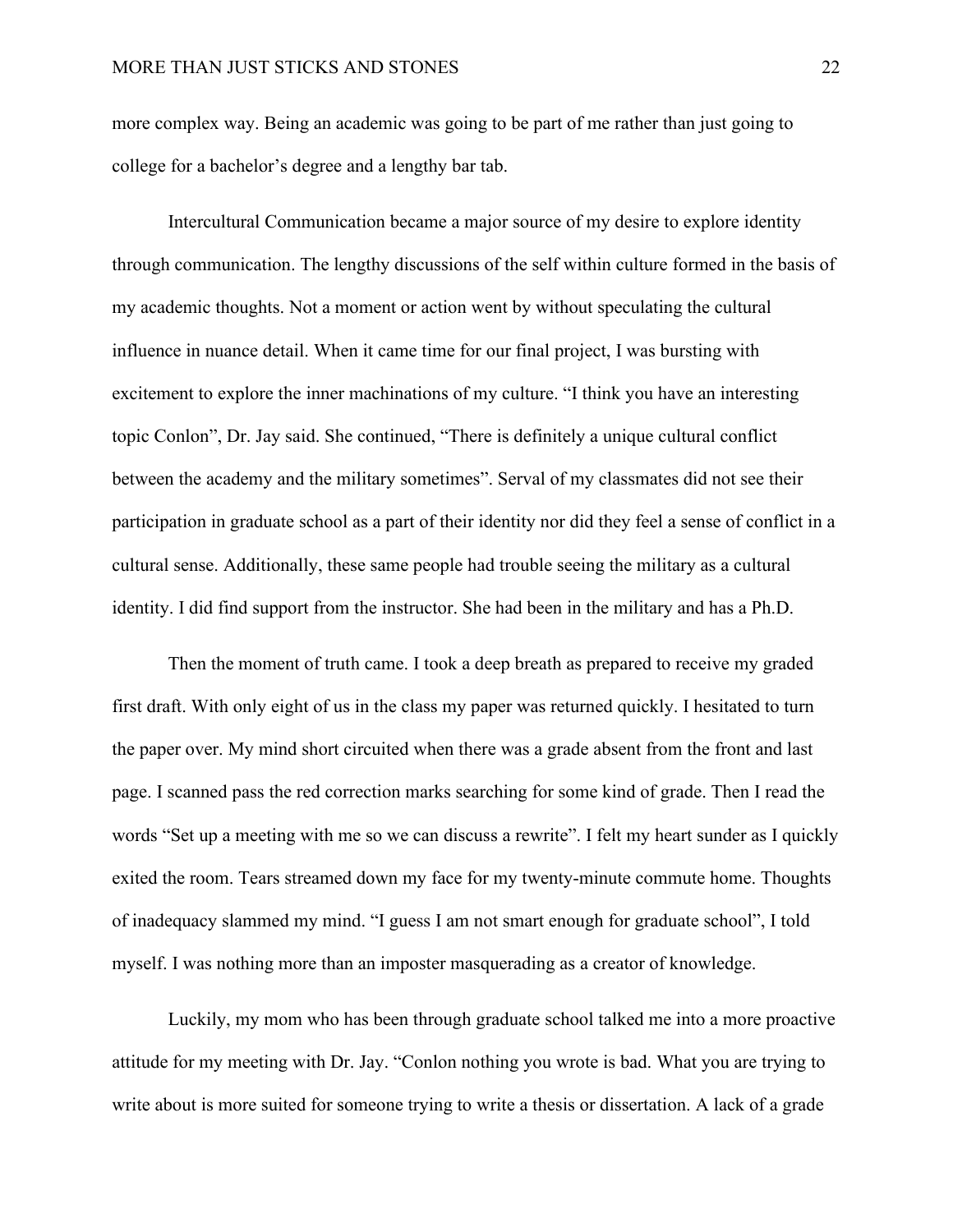does not mean it is bad, we just need to narrow the scope of your paper", Dr. Jay said with a comforting tone.

I replied after a shy of relief, "I am going to be honest; I might have interpreted your notes as me not writing anything worth something. I thought that this was going to be a complete redo which is haunting given how close we are to the end of the semester".

Dr. Jay added, "I am never worried about the performance of student that have some imposter syndrome. It's the students that go through graduate school without a care in the world that I worry about". My final paper and I went on to earn an A. The project was everything I wanted it to be. An in-depth exploration of cultural identity conflict within the scope of a final class project.

## <span id="page-23-0"></span>*Dealing with Death*

"Why don't you start by telling me why you came here", asked Ms. Aims.

I paused to think then responded, "Because… I feel like my life is messed up and I tell people it is okay to seek help so I figured I would take my own advice".

Ms. Aims followed, "Messed up how"? The visceral memory of my friend's suicide flooded my mind. I gripped the arms of the faux leather armchair hard enough to almost bend my nails backward. My stomach turned as I relived walking into his room and finding him lying on the floor. In a trance live state, I recounted how he said he wanted to hang out while he was at home on leave. "Alex and I were good friends back in AIT", I said. "He was active duty and got deployed shortly after we graduated. I was never really worried about him dying in the Middle East. I was excited when he reached out", I continued. Aims' silence was deafening. I reluctantly continued, "I found him on the floor… I panicked… I think a part of me already knew what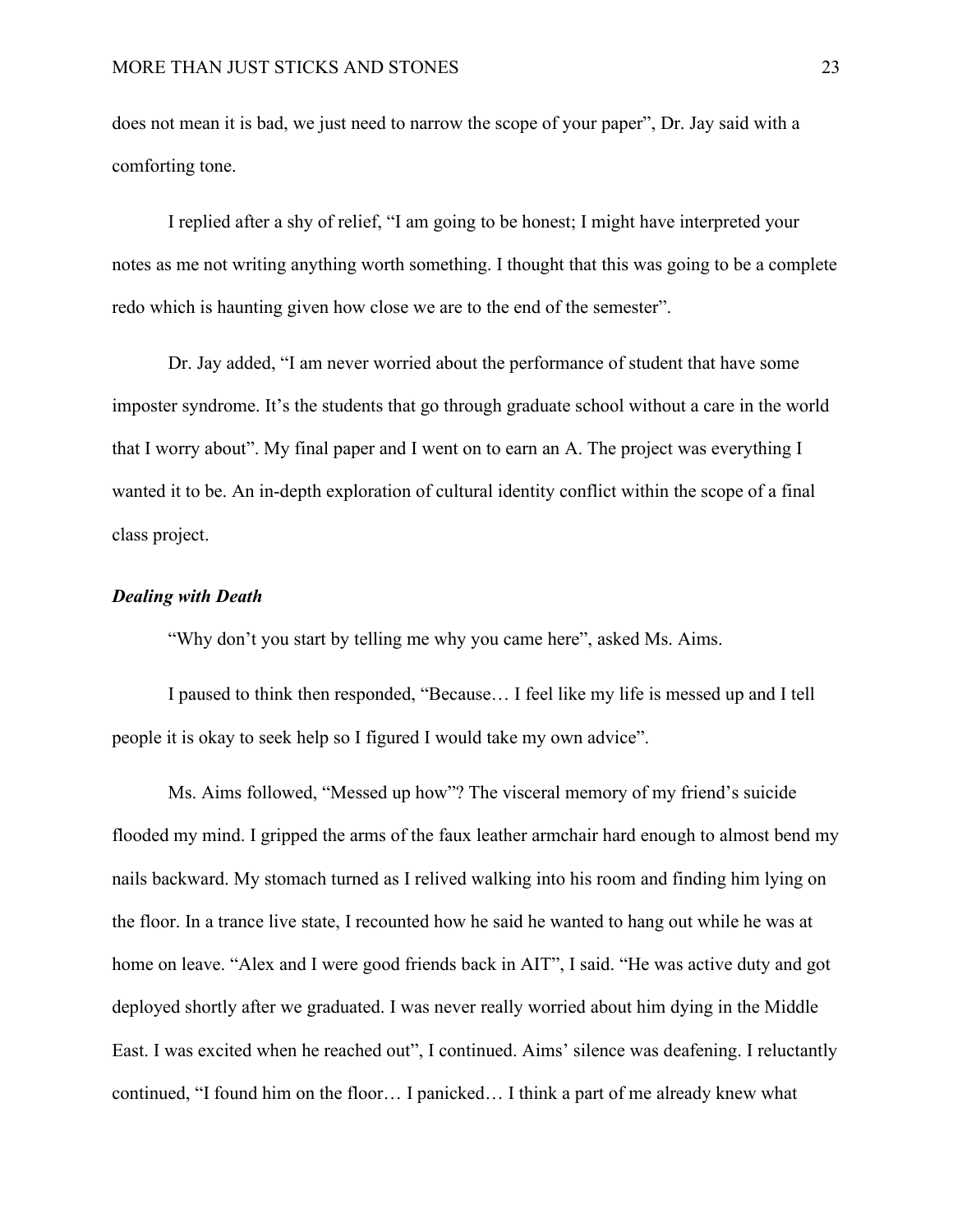## MORE THAN JUST STICKS AND STONES 24

happened. I was more in denial than trying to see if he was responsive. It took several minutes for me to start CPR and call 911. He did not live with anyone else, so I had to help him, call for help, and help myself all at the same time. The ambulance left with only the lights on". Aims responded, "That must have been difficult to process. I managed to hold my intestinal fortitude until after the police were done questioning me. I had never thrown up so hard in my life".

I continued, "No one talks about what to do after. Fuck I had to bring myself in here. I mean I got other parts of my life that feel like they are falling apart but this feeling ruins my day before it even starts. I can't blame Alex". Aims again chose silence. I responded to it, "I don't have a plan to kill myself, but man I think about it. I worry that I will end up like Alex if I don't do something". My "ten-foot-tall and bulletproof" image of myself was destroyed. Mortality had been clarified through a handful of pills that I couldn't even pronounce. "Maybe I could have helped... or wrote more... I didn't know... I just didn't know", I said as I began to lose my bearing. Aims finally spoke, "Do you blame yourself"? I responded, "I feel like I am supposed to, but I can't. I track solutions, not blame. But I am not seeing a solution". Aims responded, "Acceptance is the end goal. It is not easy to come to terms with suicide. There is information and groups that can help, but you have to believe that you did everything you could. Is there anyone you can talk to"? I paused running through a list of people before responding, "I have people I can talk to… but not about this".

Currently, this is not a day that goes by that I do not think about Alex or the other brothers and sisters in arms I have lost. I am not as distraught as I once was. My largest support during this time was actually graduate school. I had fellow academics that I could lean on. Even if we never got into detail about my personal strife, they always listened in sympathized the best they could. Many of my teachers instilled an aspect of critical academics that values activism.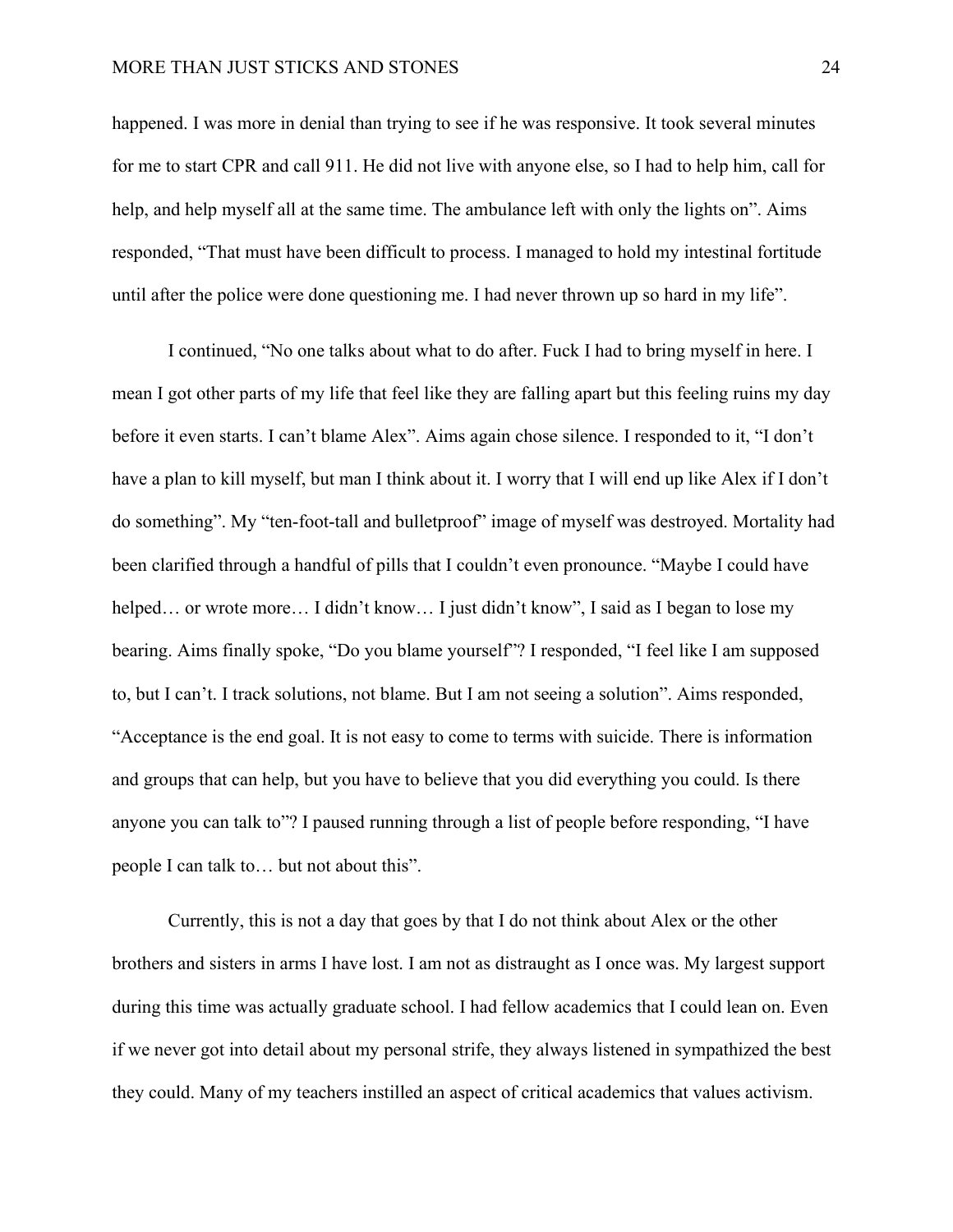This activism sometimes lessen the blow now that feel like a can advocate in proactive ways. I want to trade in my rifle for a book. Help people that feel what I felt. During my time in interpersonal communication studies, I have learned the importance of social support networks. Maybe I can help myself by helping others.

## <span id="page-25-0"></span>*Day to Day*

The sun hung low as I drove from work on the Sunday of a long weekend. I could not wait to take off my uniform physically and mentally. "I don't wanna play Army anymore", I said to my friend Christy over the phone.

"Are we going to college bars or townie bars tonight"? she asked.

"College for sure", I answered.

Christy then proclaimed, "Let's get some bros or hoes tonight"!

I followed her energy, "Both if we are lucky". The call ended and I began to think about how lucky I was to have some great new friends. Unwillingly, I thought back to Alex. "Why did I not seek help sooner," I thought to myself. The only answer I could give myself was, "too busy doing too many things." There are very few moments that one resides in one identity completely.

When I am on duty with the military I talk about the research and academics, and how we should really try to fix some of the issues we have in the unit or in the military as a whole. When I am at school, I talk about the military and how it applies to a subject of research or how it serves as an example of an academic concept. I think about how the military and the academy intersect with my sexuality offering concession and constraints. I think about where I came from and how it impacts where I am going whether I identify with it or not. Most importantly, think about the people I have interacted with along the way that have had the most profound impact on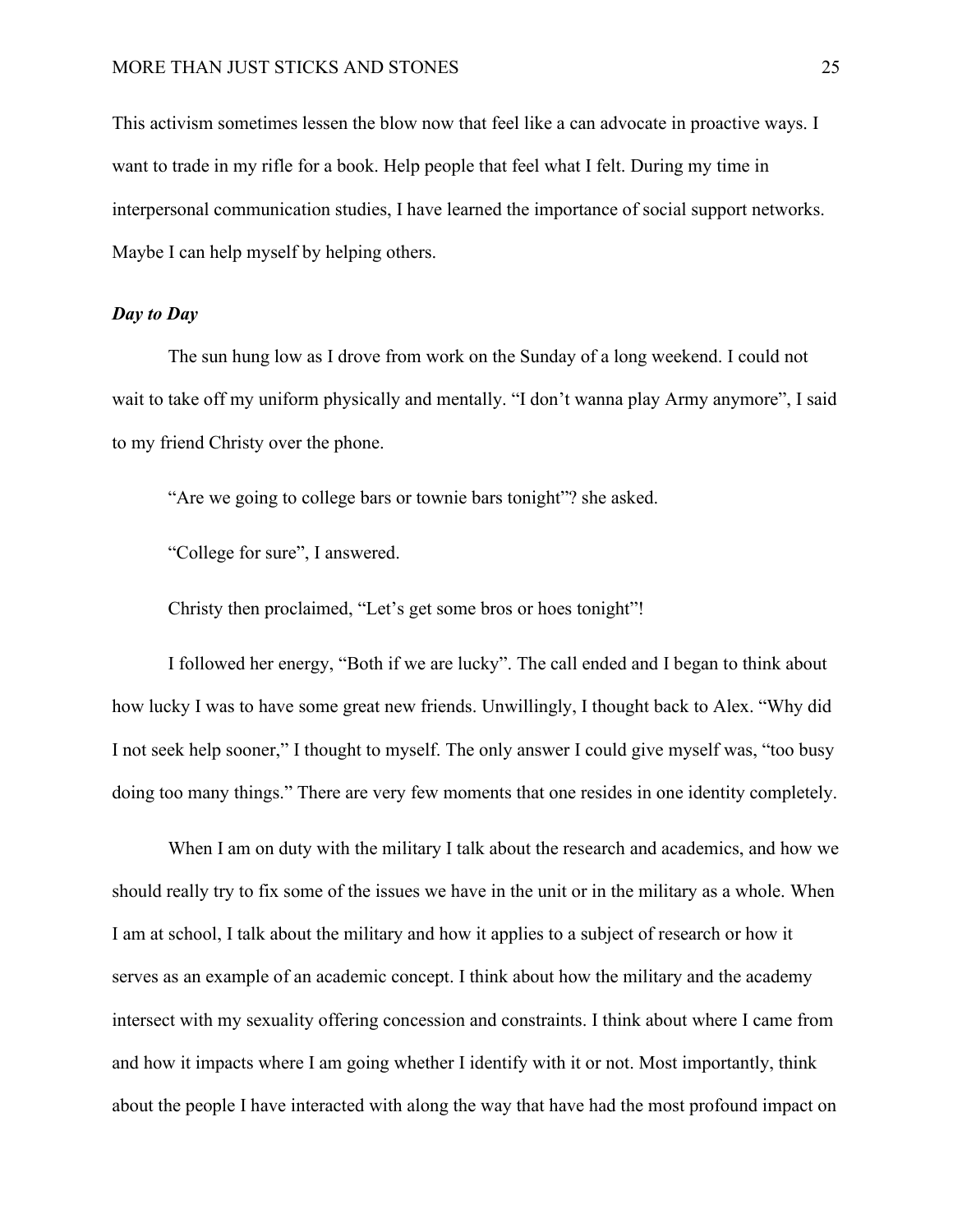who I am. The self is more of a shifting collection of identities and talking to people who see that makes a world of difference when the shifts occur.

## **Chapter Four: Analysis and Discussion**

<span id="page-26-0"></span> Exploring my lived experiences through my academic lens evidenced emergent themes that expand how interpersonal communication influences identity construction and development in liminality. Inherent to liminality is a feeling of uncertainty and vulnerability as well as opportunity and agency. This adds to the importance of analyzing interpersonal interactions within liminal states. Interpersonal communication during liminality can be separated into four themes specific to the interaction: support, rejection, complication, and acceptance. These narratives also support my fifth emergent theme that recontextualizes Thomassen's (2009) societal idea of constant liminality at the personal level. This theme supports that liminality is neither dyadic nor linear and sometimes perpetual. What follows is an "unpacking" of these themes with specific examples drawn from the narratives.

## <span id="page-26-1"></span>*Liminality Support*

Liminality support is the first emergent theme I have seen regarding the relationship between liminality and interpersonal communication. However, it is important to contextualize the organizational culture of the military. Johansen, Laberg, and Martinussen (2013) write about the Norwegian military in conjunction with identity. Their work still applies to the American military in the realm of military identity, warriorism, and organizational commitment. Ultimately, they positively correlate the identity of military personnel to the aspect of professionalism measured by organizational commitment. Meaning, that the military member believes in the organization's goals, will work towards those goals, and strives to remain a member. This observation is transferable to the American military. Also is important to note that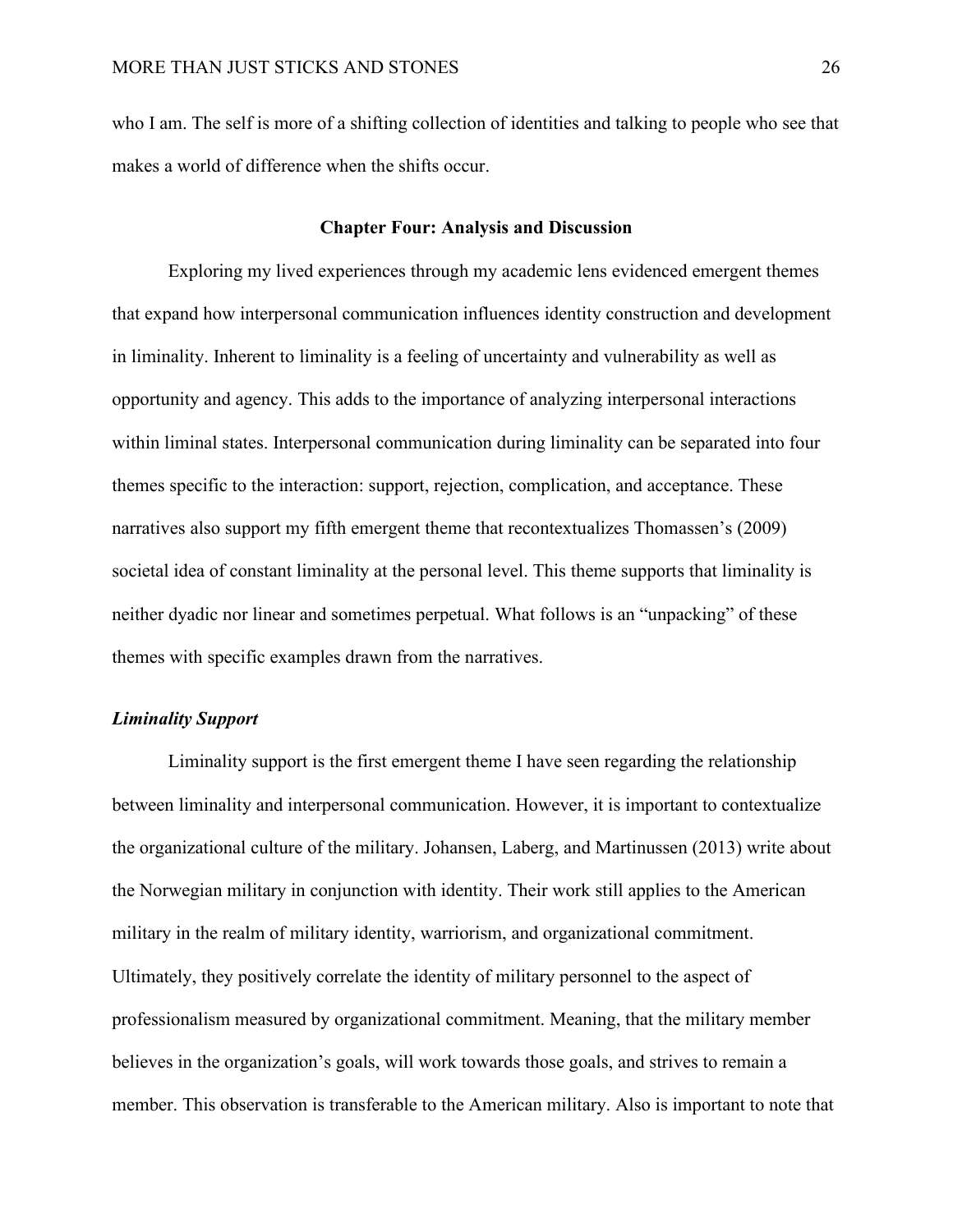the military's use of power aligns with what Allen (2011) notes as concretive power in which the organization explicitly builds a rhetoric of identity that outlines what someone is supposed to identify with.

Liminality support can be found in all the narratives. There was support from my mom, my mentor, and friends. My mom supported my identity transition when coming out as bisexual. My friends strengthened that support as my sexuality developed through college. My mentor (Dr. Jay) supported me working through my identity conflict between the military culture and academic culture. My friends and cohort supported my identity changes in relation to suicide as I came to terms with the situation. The most notable form of liminality support came in the *Becoming a Soldier* narrative when my mom and my bunkmate supported the transition from civilian to soldier.

BCT and AIT are the first of many forms of liminality a service member will experience during their time in the armed forces. These forms are uniquely universal for all members in all branches. The is clear liminality outlined by the explicit expectation that all trainees were once civilians are becoming soldiers. This directly connects to Van Gennep's (1960) idea of the preliminal (civilian), liminal (trainee), and post-liminal (soldier). The trainee or liminal phase is the main area of interest. We can also look at Thomassen's (2009) types of liminality for more information on the type of liminality experienced which is a period or extended time of liminality. Although we are in a group, trainees' success in this period of liminality is largely based on individual acts. Another large supporter of my experience being liminal is the anxiety and duress outlined in my story. A lot of the fear, in this case, is created by the Drill Sergeants to strengthen resolve; however, they were not always around and there was still fear of failure, punishment, injury, or anything else that might come with the transition from civilian to soldier.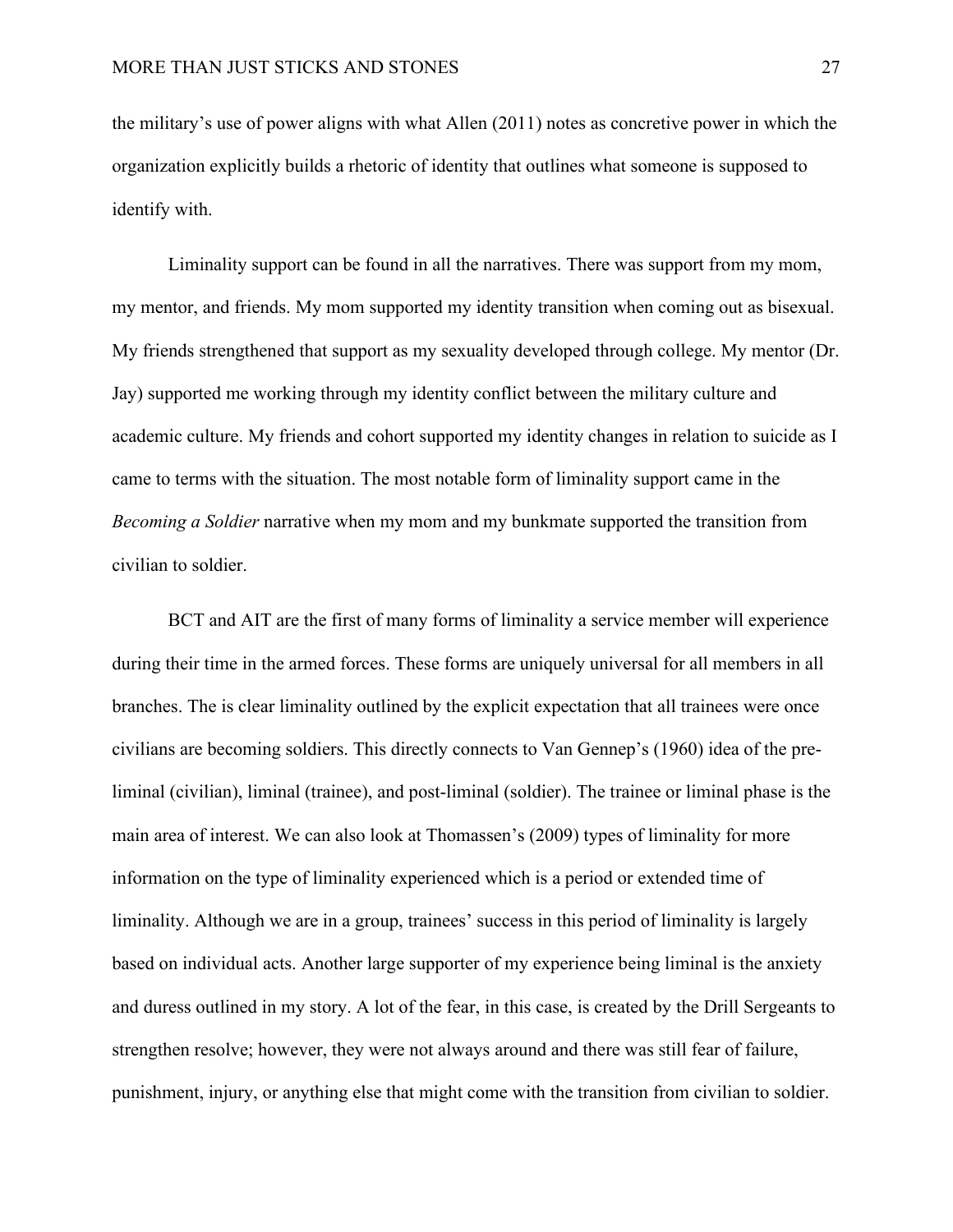The Drill Sergeants' and AIT instructors' interactions in part create the liminality. They carry a responsibility to train new soldiers is fight a war they had been fighting for years. This is unique to America during the war on terror. They actively challenge trainees to move away from what made us who we are as civilians. The liminality also created interaction. Every trainee shared a feeling of anxiety, conflict, opportunity, and excitement. Through mutual liminality, we formed the spontaneous communitas coined by Turner (1974). This communitas brings with it support and empathy.

Liminality support is the active aiding of a person's transition during liminality. There are serval examples of this in my experience. First are my mom's supportive words. Up until I become an adult my mom was the foremost authority on what I could and could not do. The supportive words were the only support she could have given but they meant a lot to me and strengthened my resolve to become a soldier. Those words supported me reshaping my identity. The second example is the supportive words of my bunkmate. At first, we were complete strangers reassuring each other that this transition from a civilian to a soldier is possible and that we are going to do it. Mike and I might not have always believed in ourselves, but we believed in each other. A third example is the support I get from people both inside and outside the military about my choice to leave the military. This liminality support changes the experience of liminality. In an instance of uncertainty and anxiety, someone actively encouraged the liminality. The feelings of uncertainty and fear turn into feelings of empowerment and opportunity. Having a good support system during times of liminality return some agency when someone is betwixt and between social positions. This is one of the moments I moved farther from my identity as a civilian and closer to my identity as a soldier because of my mom and Mike's support. It is also important to note that not all soldiers construct their identities the same. My lived experience at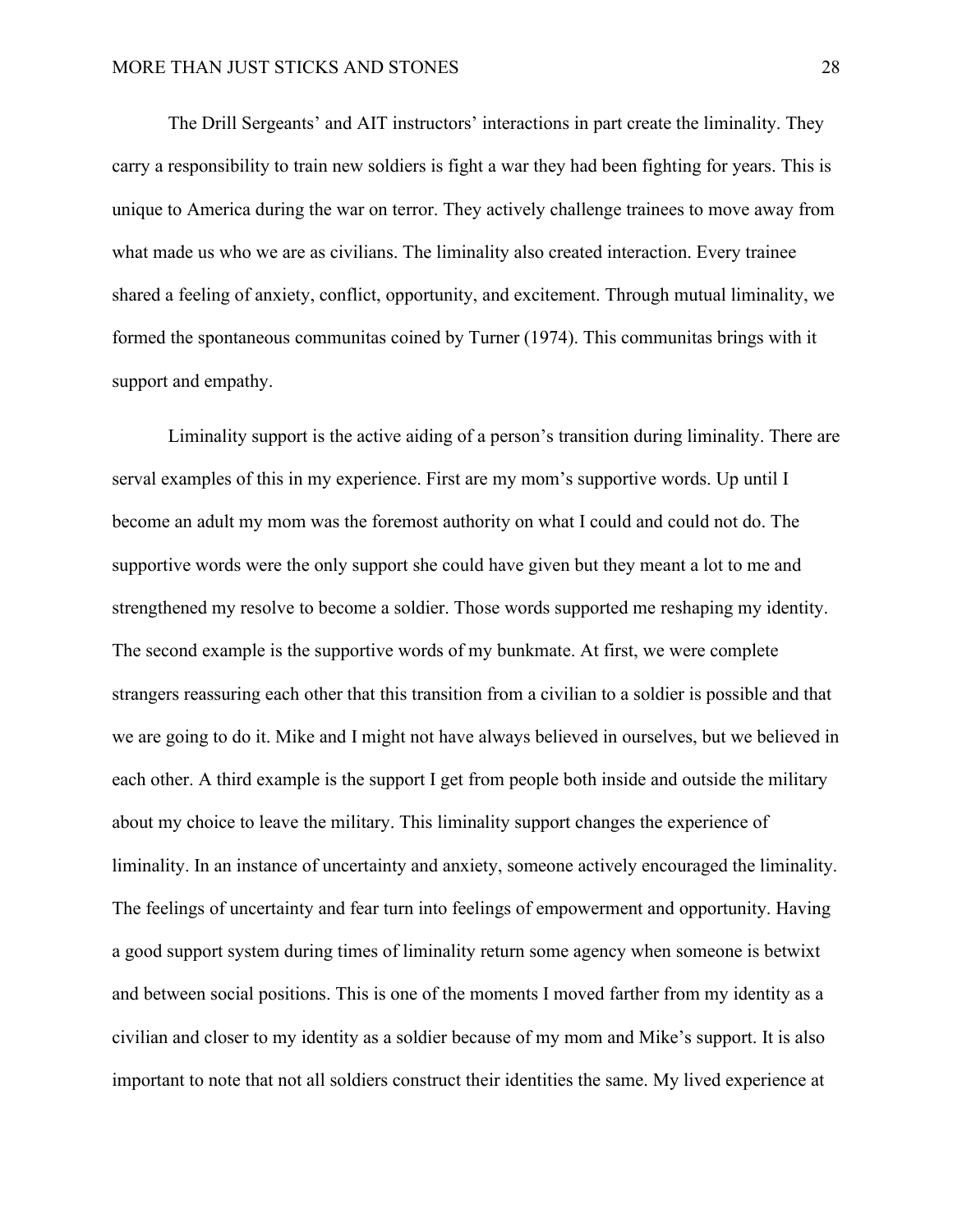this moment has become a core structure in my identity as a soldier. Part of being a soldier is supporting other soldiers. When there is no support liminality becomes more challenging.

## <span id="page-29-0"></span>*Liminality Rejection*

To aid in contextualization, Kim et al. (2021) writes about a sort of paradox for young men coming out to their parents about being queer. Although the self-disclosure of can be a turning point that relieves much of the anxiety, it can also be a source of shame and disappointment if rejected. In my experience, I received nothing but support from my parents; my friends, however, were not as supportive because of a commonly accepted dichotomy surrounding the social identity of gay or straight. Nevertheless, liminality in this situation is still stressful and rewarding.

Coming out is rarely ever seen as more than a moment. Thomassen (2009) however identifies the coming experience as an epoch of liminality due to the constant interrogation and investigation of sexuality by outside (or mainstream) society. As in my story many people, especially non-dyadic sexualities, receive scrutiny from both sides of society. Van Gennep's (1960) pre-liminal applies in the sense that one is not "out" or open about their sexuality, and his liminal applies to the act of coming out. However, the communication surrounding "being out" requires one to remain in the liminal state due to there not being a well-integrated post-liminal queer structure. This liminality is thus continued by a lack of support from what was supposed to be a normalized communitas. Looking at Turner's (1974) idea of communitas there was no normalized communitas nor spontaneous communitas leading to an experience of outright rejection.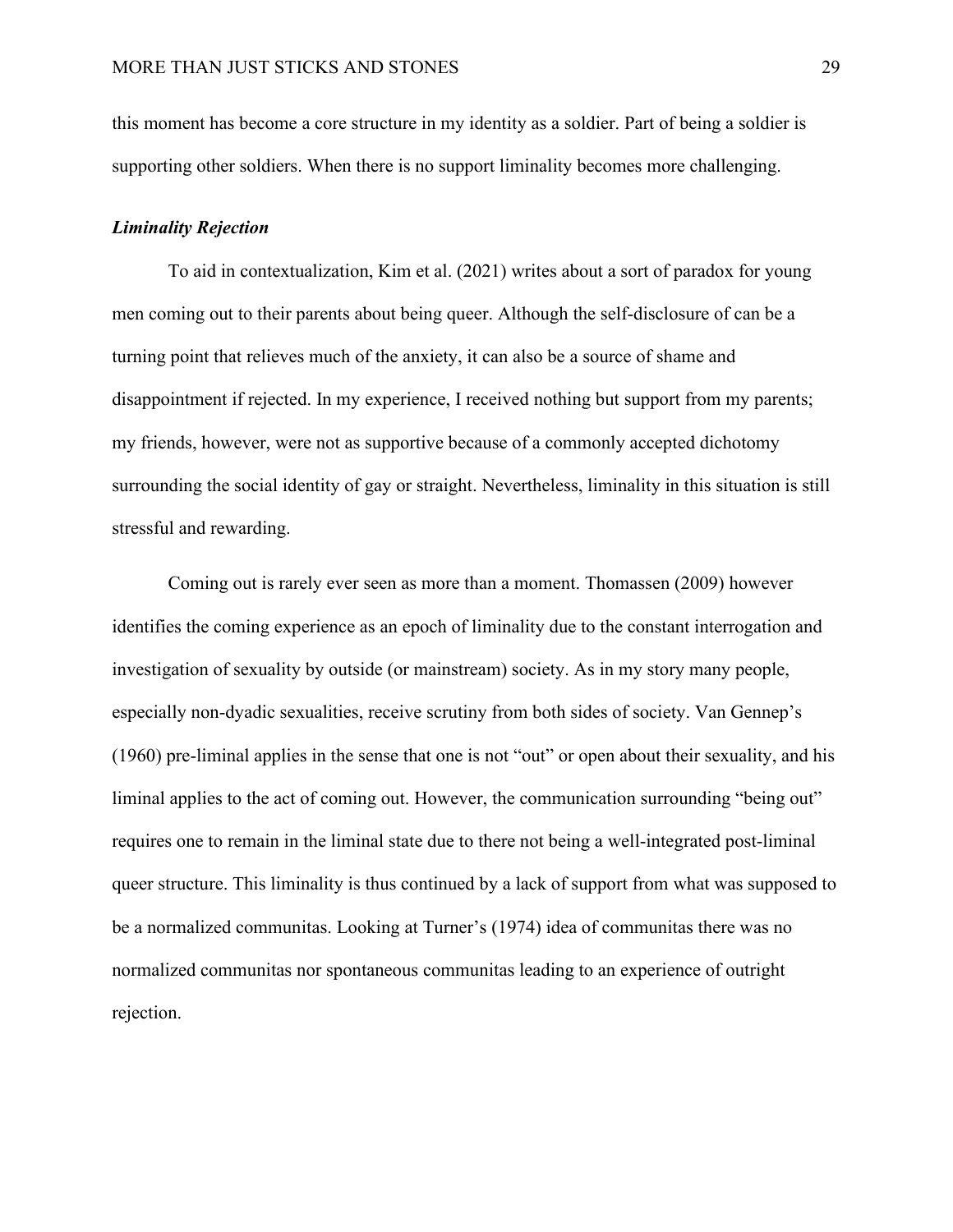This second emergent theme, liminality rejection, has a large impact on the formation of identity. The rejection of someone's new identity emerges in *Becoming a Soldier* when the Drill Sergeants classify us as trainees rather than soldier despite wearing the uniform and being paid by the same government they are. Rejection is most present in the *Coming Out* and *Back to School* narrative.

In *Coming Out* the rejection of my sexual identity led to the rejection of the normalized comunitas. In college, I turn down opportunities to interact with queer supporting groups. This withdrawal, though somewhat self-inflicted, led to an increase in mental and emotional strain. Ultimately, the rejection of an attempt to move to a new social position led to stepping back into the old identity. The old identity however had undergone a less healthy change. I returned to not telling people about my sexuality and being closeted. The change was that I was now jaded about my experience. I only informed people I trust and tried to downplay how important being accepted was to me. This example does have a silver lining. Moving through liminality is not restricted by a limited number of attempts or linear progression. Now that the communitas has changed to be more accepting and I have more people supporting my sexuality I feel that I am much more open about my identity. Moving back to an old identity may be part of the process rather than a failure to change. When confronted with the second rejection by Luke in my experience I defended my identity rather than internalizing his words.

In the *Back to School* narrative my mentor and my mom rejected the idea of my not being not smart enough for graduate school or being some form of imposter. This does complicate the idea of liminality rejection because the rejection does not always have a negative effect or intention. This highlights the nuanced and contextualized aspects of communication within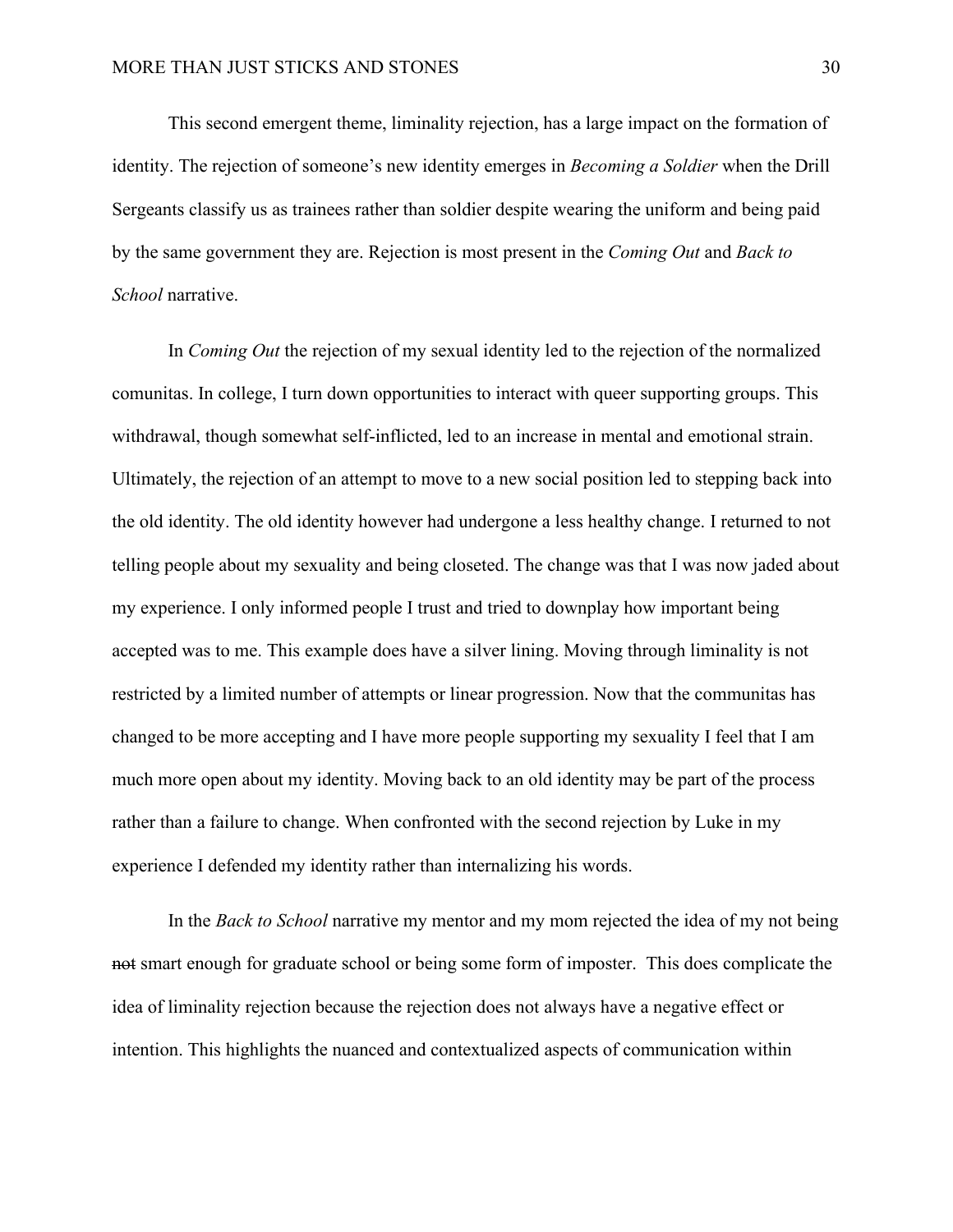liminality. Also, this further complicates the relationship between liminality and identity construction.

## <span id="page-31-0"></span>*Liminality Complication*

Heading et al. (2018) can be cited for contextualizing the liminality experienced by postsecondary education students. Students' liminal experience serves as an example of some of the more positive aspects of liminality. These aspects include gaining autonomy, personal growth, mental development, and new friends. They write about the rites of passage in the university reinforcing a separation between people of the university and locals of the town. Largely the transition of a student is a period of liminality (Thmassen 2009) lasting for four to six years depending on programs or degrees. Booth students and the locals have a normalized communitas (Turner 1974).

Combine Van Gennep's (1960) model for liminality with communicative interaction that college is one of the most talked-about rites of passage. The pre-liminal state of a non-degreeholding person is usually filled with conversations about when or if someone plans to go to college. Looking at the post-liminal there is usually a party with conversations about what college was like and what the future may hold. Shell et al. (2020) found that time as a student correlated to positive feelings about self and identity. This liminality can be complicated in a multiplicity of ways.

Turning to the narrative, liminality is complicated in *Becoming a Soldier*, *Coming Out*, and *Back to School.* Towards the end of *Becoming a Soldier* there is a complicated paradox between being a soldier, but not participating in the War on Terror. Becoming a warrior but not being validated through service while your combat hardened leaders endorsing the soldier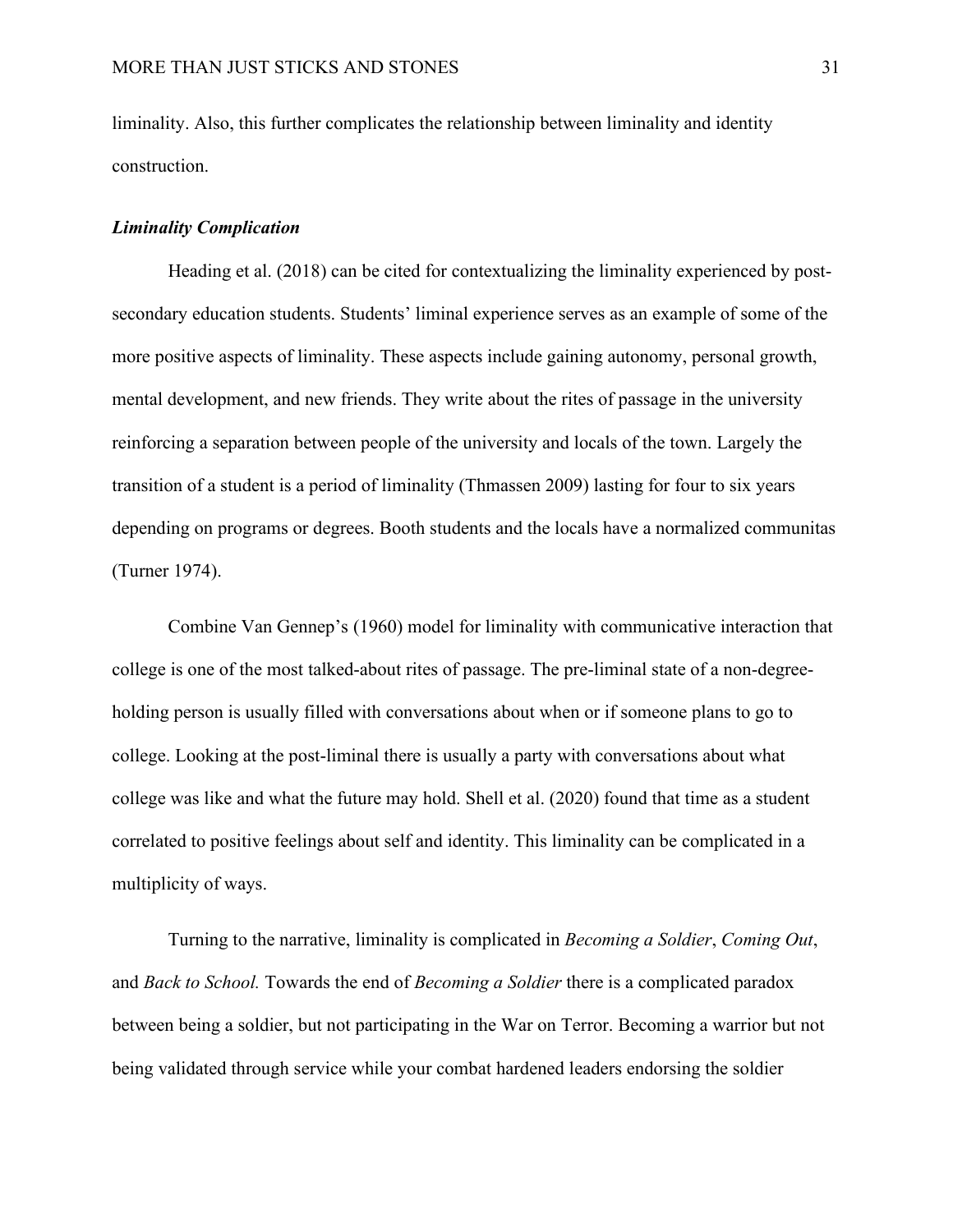identity. In *Coming Out* a gap in the validity between being gay and being bi complicates one's ability to travers liminality. The *Back to School* narrative has the best example of liminality complication and how it adjusts liminality.

*Back to School* provides a prime example of interpersonal interactions that do not reject or support the transition. This emergent theme can be referred to as liminality complicating interpersonal interactions. As highlighted in my experience my friends did not reject my identity as a student nor did they support it. These comments larger diminish both the new and old identity. For those in student liminality, the process becomes complicated. The old social position becomes an inescapable title leaving one marked and contextualizing the new identity as unobtainable. This can create a large amount of intrapersonal conflict. Which later reflects in my graduate schoolwork when using my experience in an academic context. Having a mentor that supported and understood the complexity of my identity, and identity in general, led to confronting the complication without denying it. The complication comes from a lack of rejection, support, or acceptance. In this case, I was able to later come to terms with the mixed identity by referring to myself as a transplant to the town of Charleston and an EIU alma. Thus, acknowledging my life within the town, but indicating no hometown sentiment. Complicating liminality is not a bad thing. This is a good example of how liminality can be the site of opportunity. The people around me identified the two groups as locals and students. As someone who did not fit into either, I was about to negotiate a third option.

## <span id="page-32-0"></span>*Liminality Acceptance*

Mayton and Wester (2019) provide reasoning to advocate for the need to better understand the experiences of suicide loss survivors that helps contextualize this part of my study. Suicide loss survivors are the people that were close to someone that committed suicide.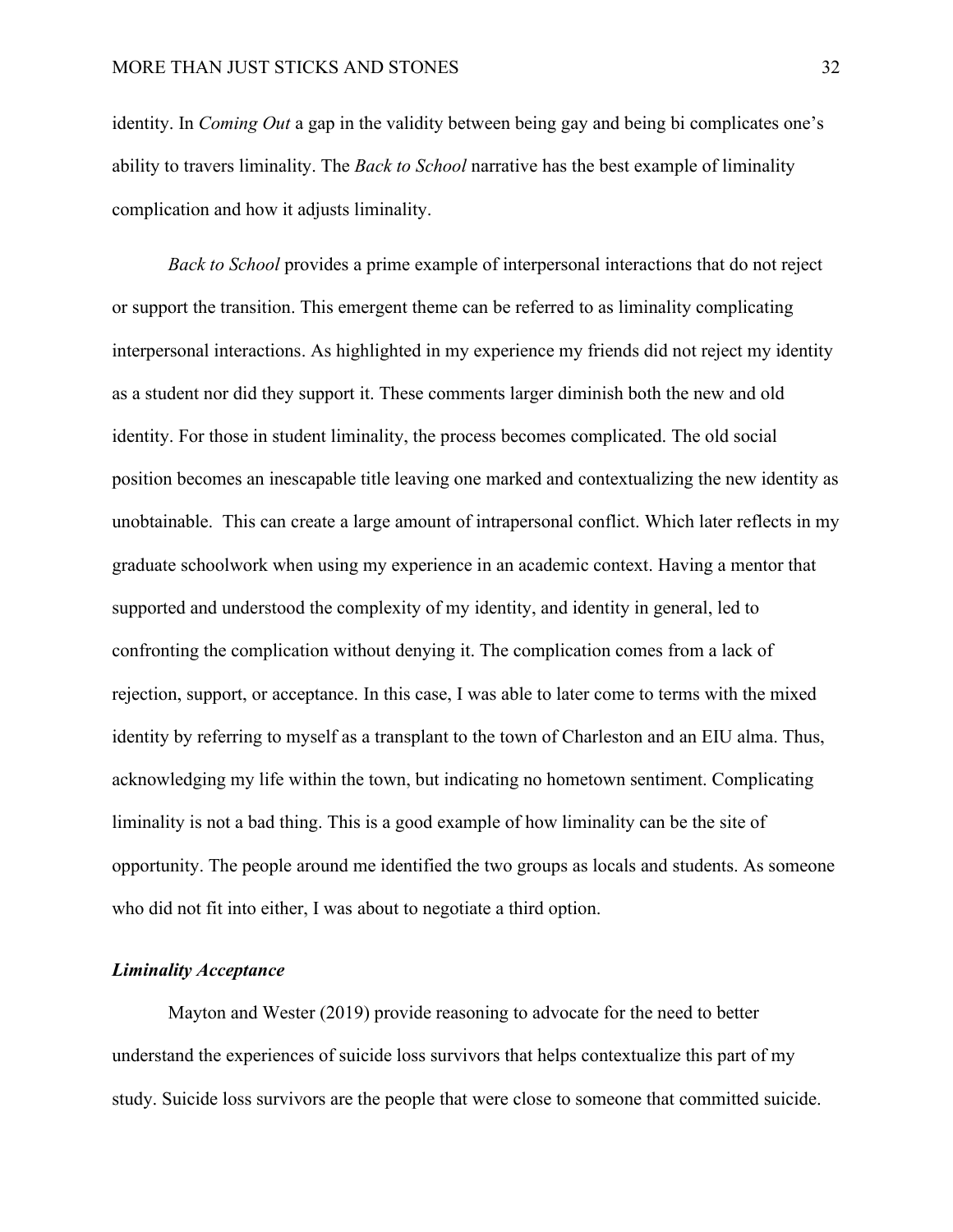The authors write about the many suicide loss survivors feeling isolated, stigmatized, and sometimes responsible for the death. Complicated forms of grief can lead to mental and physical issues.

Turning back to liminality Thomassen's (2009) of liminality connects to my experiences as a moment of liminality. Looking at Van Genep's (1960) model the pre-liminal is someone that does not know any suicide victims. The post-liminal is the suicide loss survivor. The liminal have ever is paradoxically simple and complex. The first moment of this liminality is only also long as it takes to hear or see what happened, a few seconds. However, there is the coming to terms with the death that can last a long time if not forever. Any adjusting comes after the moment and happens in conjunction with grief. This is one of the areas where military culture conflicts with the transition.

There is an explicit cultural expectation to be resilient and an implicit expectation to combat tragedy and hardship with gallows humor. During moments in liminality like this people may try to support but lack the contextual experience or education to support that transition. My reason was that no one around me knew what I went through. When people who did understand what I went through were present in my life I did not want to take them back to the pain they felt. Even in the place of normative communitas (Turner 1974) people may pull back from liminality support. This may lead to the final emergent theme of liminality accepting interpersonal communication. People have accepted the transition of the person, but they cannot or will not support the transition. The support might be present but not taken due to countless reasons. This emergent theme and supporting lived experience hopefully highlight the importance of understanding liminality from a more extreme angle. In this case, I wonder if there is a postliminal.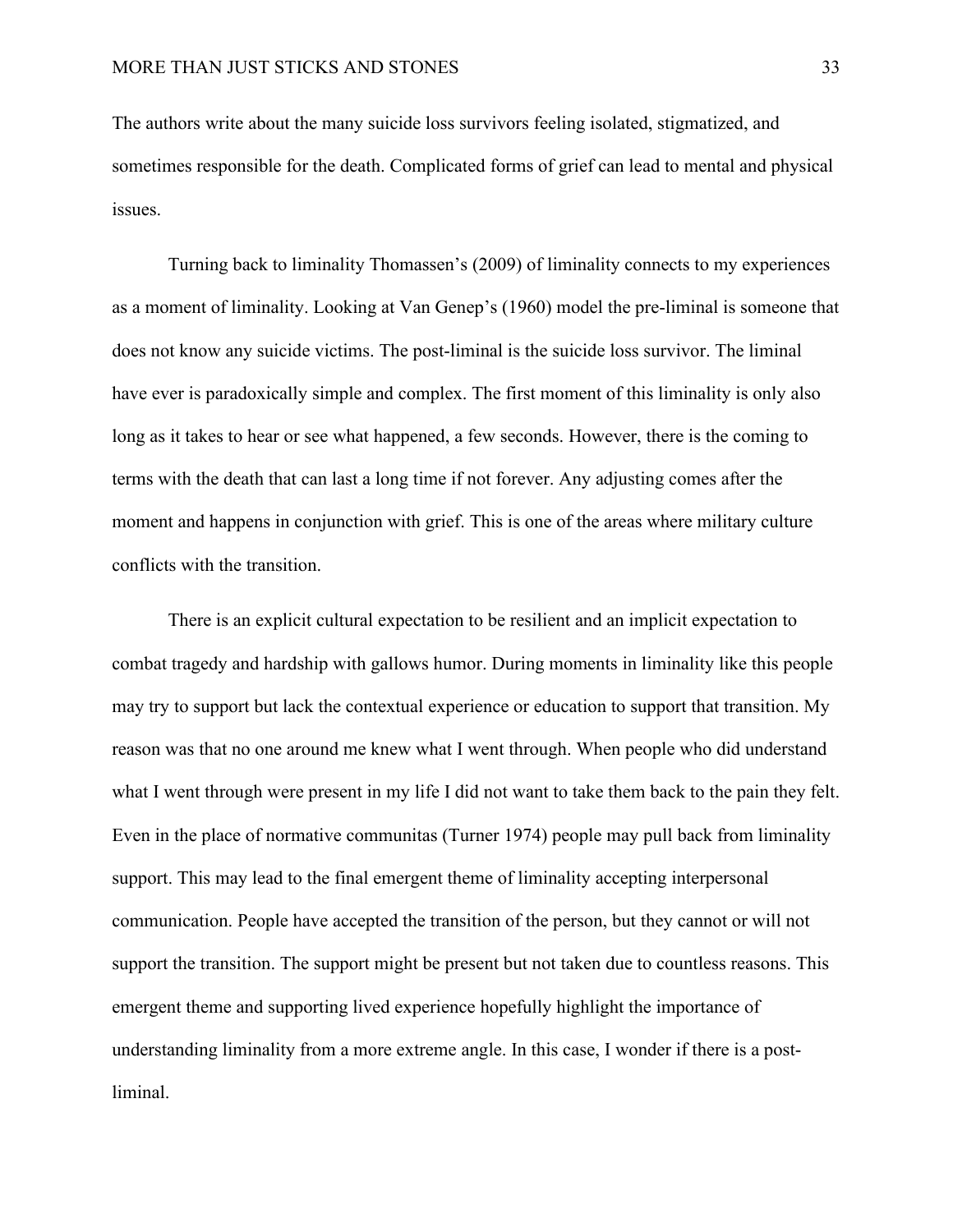There are plenty of instances of liminality acceptance that go relatively unnoticed because they are not particularly impactful. Acceptance may come in the form of tolerance, acknowledgment, or apathy. More interestingly, liminality acceptance highlights a dialectical aspect of interpersonal interactions within liminality. The individual is an integral part of the effect an interpersonal interaction has their identity construction and liminality. Meaning no two interactions or liminal states are the same. Liminality is not contained within dyadic identifies defined by old and new. Like with liminality complication there is more than two identities if a person may construct if neither old nor new are acceptable or accepted. Rather there is an infinite expanse of identities existing within a continuum of social identity and liminality.

## <span id="page-34-0"></span>*Constant Liminality*

Constant liminality can be seen in all the narratives. They are identified by the moments of shifting identities. All these narratives happened within a span or six years. There is a need communicatively to shift identity depending on the situation, time, place, and manner. Combining the need to shift between identities with need to grow in and out of identities supports the idea that liminality is a universal constant that varies in intensely and frequency.

Like in the *Day to Day* narrative, there is a swapping of identities that raises an interesting question. Is there really ever a post-liminal state? Van Gennep (1960) having coined the term defines it as the reintegration back into society with a new social position. Thomassen (2009) forwards the idea that modernity leads to a constant state of liminality within society. They argue that this is true even at the individual level. In terms of social identity under Allen's (2011) model, the construction may never finish. Who is to say that being a soldier is not just the liminal experience of a post-liminal veteran social status? How will identity change as communication surrounding topics related to liminality also change? What impact or ideas might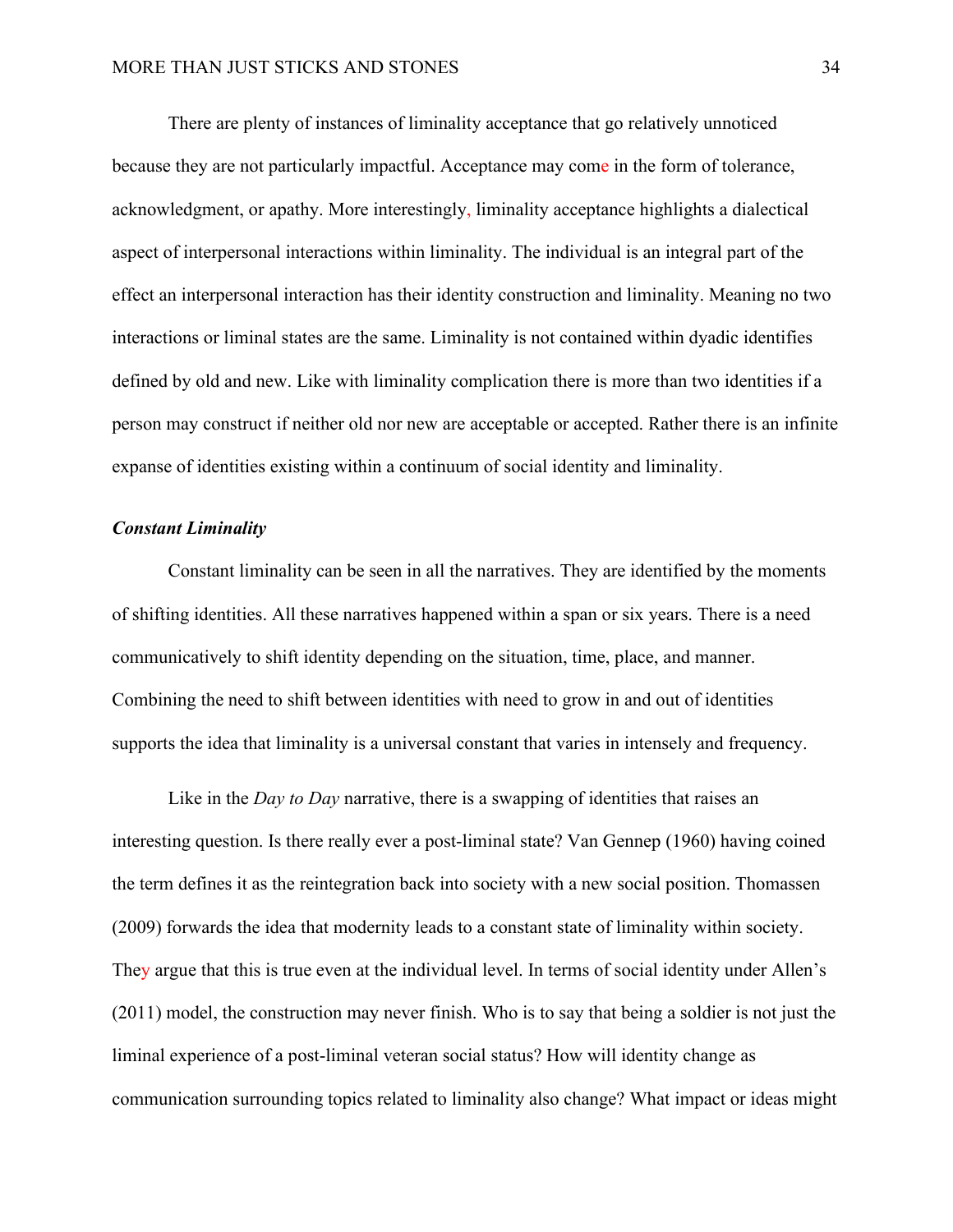this angle of thought lead to? My point in these questions is to start a conversation about the intersection between interpersonal communication, liminality, autoethnography, and social identity.

## <span id="page-35-0"></span>*Limitations*

This study is not without limitations. I am only one person among hundreds of thousands of National Guard Members and hundreds of millions of civilians. This fact only strengthens the idea that people have different but similar ways of communicating that impact their negation of liminality and identity. This type of research does not promote generalizability; however, I believe it is safe to say that this type of research promotes cataloging the individual's experience. This research also does not take power structures into account which would be important for future research. Ethically speaking, I have changed the names of people in the stories to ensure all potential harm of the study is limited to myself. Additionally, I must be taken at my word. I have no reason to lie about any of the experiences I share. There is no monetary, professional, or political gain attached to this study, and is conducted at my own expense. Lastly, the largest limitation is small amount of identity research that connects both communication and liminality at an interpersonal level. I would like my study to serve as an invitation to other people. Everyone experiences liminality at some point and has interpersonal interactions during that time. These lived experiences are invaluable to the study of communication. I hope to reinforce this area of interest with my own and other's future research.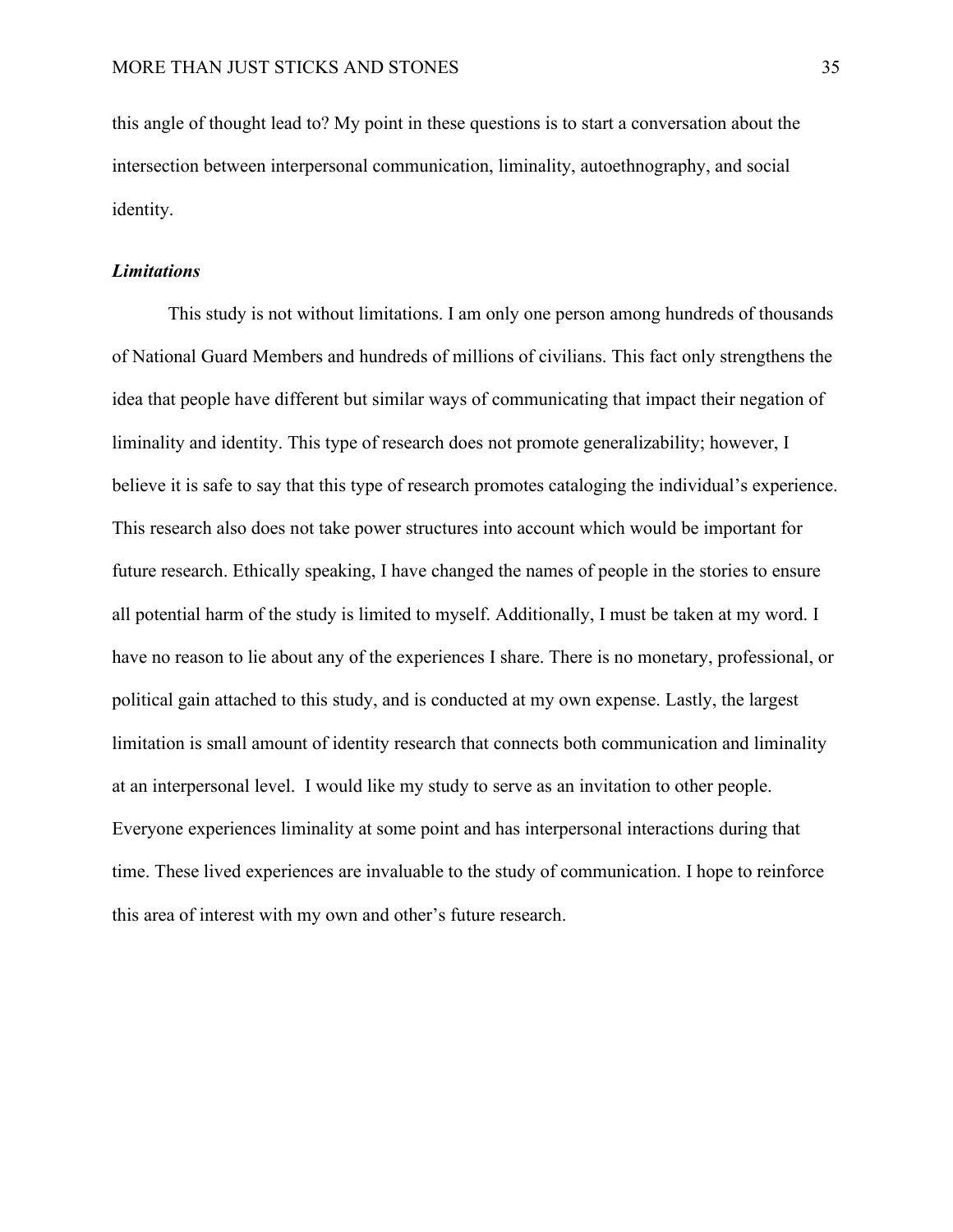## **References**

<span id="page-36-0"></span>Allen, B. (2011). *Difference matters*: *Communicating social identity*. Waveland Press Inc.

- Adams, T. E., Holman Jones, S., & Ellis, C. (2015). *Autoethnography*. Oxford: Oxford University Press*.*
- Fisher, Walter R. (1985) The narrative paradigm: An elaboration. *Communication Monographs*, 52, 347-367.
- Heading, David; Loughlin, Eleanor (2018). Lonergan's insight and threshold concepts: Students in the liminal space. *Teaching in Higher Education*. 23 (6), 657–667.
- Johansen, R., Laberg, J., Matinussen, M. (2013). Measuring military identity: Scale development and psychometric evaluations. *Social Behavior and Personality*, 41(5), 861-880.
- Kim, H., Jeong, D., Appleby, P., Christensen, J., Miller, L. (2021). Parental rejection after coming out: Detachment, shame, and the reparative power of romantic love*. International Journal of Communication*, 15, 3740–3759.
- Mayton, H. & Wester, K. (2019). Understanding the experiences of survivors of a loss by suicide: A photovoice study. *Journal of Creativity in Mental Health*. 14 (1), 10-22.

Richardson, L. (2000). Evaluating Ethnography. *Qualitative Inquiry*, 6(2), 253-255.

- Ritchie, J., Lewis, J., Nicholls, C.M., & Ormston, R. (2013). *Qualitative research practice: a guide for social science students and researchers.*
- Shell, M., Shears, D., Millard, Z. (2020). Who am I? Identity development during the first year of college. *Journal of Psychological Research*, 25(2), 192-202.